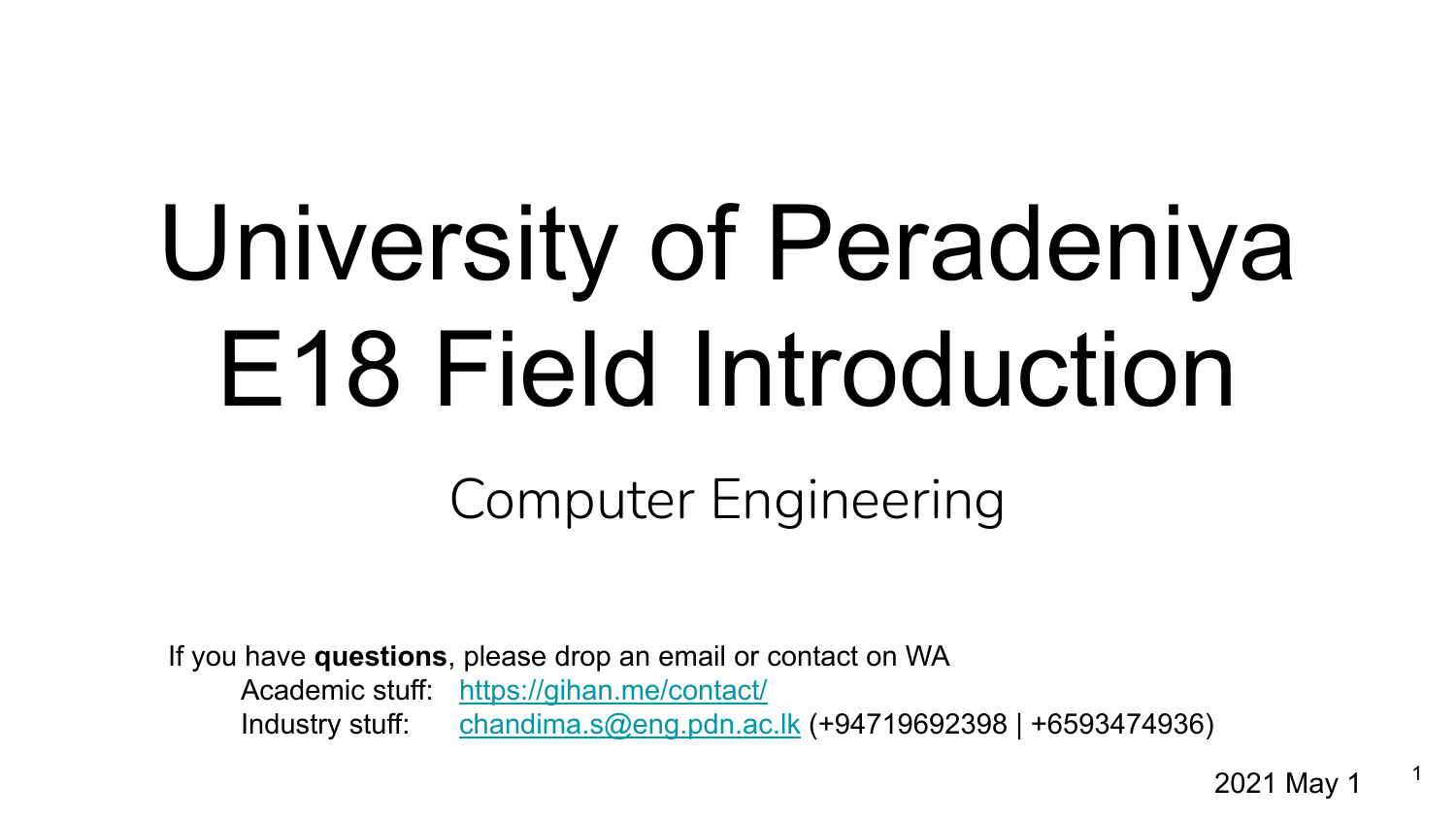### Disclaimer

This presentation is made by [Gihan](https://gihan.me), [Suren](http://suren3141.github.io/) and [Chandima](https://sausecode.com/chandima/) to share their **personal opinions** about the Department of Computer Engineering, University of Peradeniya with the E18s considering the department during field selection.

Gihan and Suren created the first part (academic programme) and Chandima created the second part (industrial aspects) and presented on 01<sup>st</sup> May 2021.

**However, these opinions are not reflective of the stances held by their employees, affiliated organizations or the Department of Computer Engineering, University of Peradeniya.**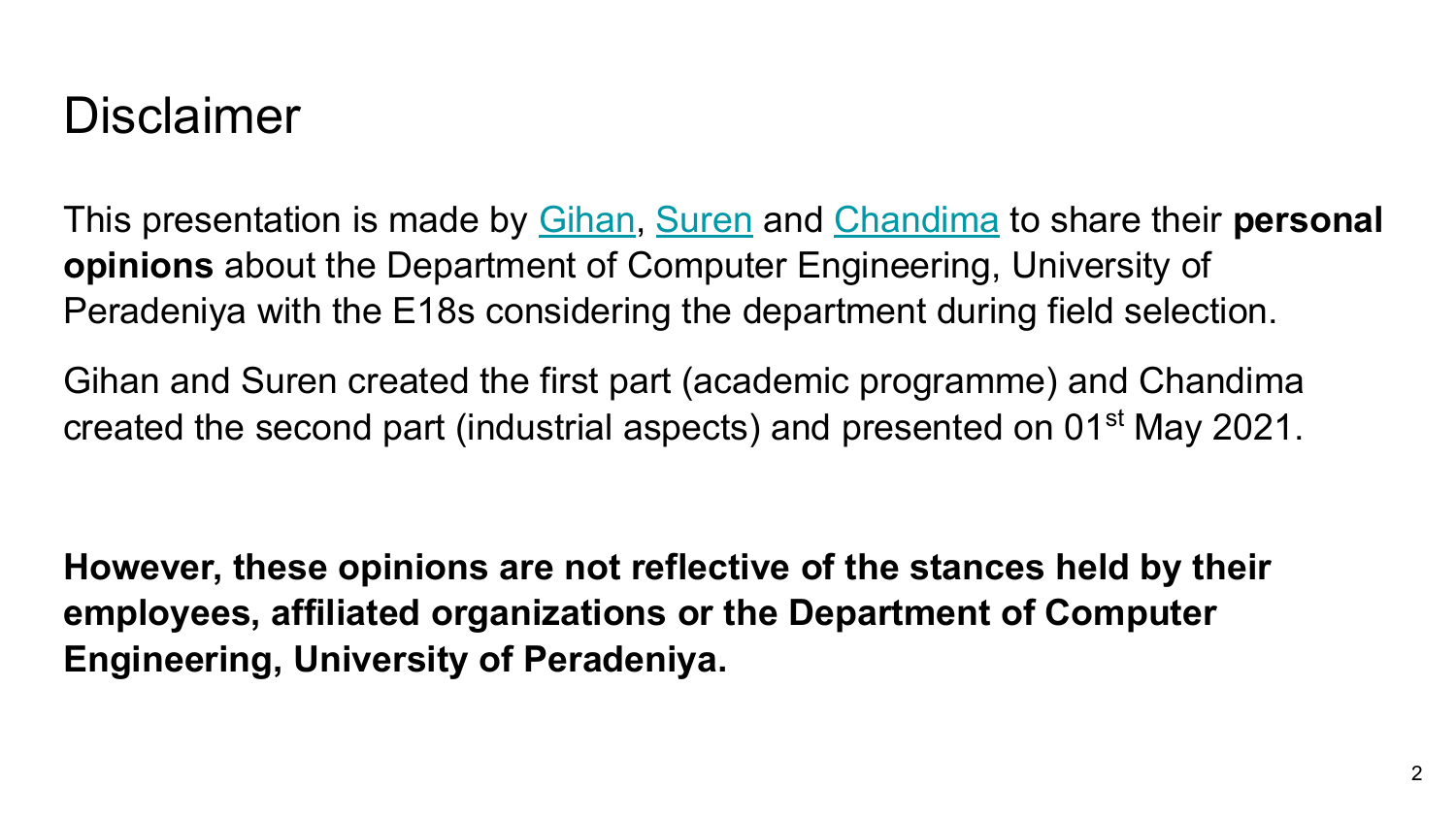### Picking a field (1/2) :

### You don't have to attend this session if your reasons are:



### **Computer Engineering <b>Do what you are passionate about**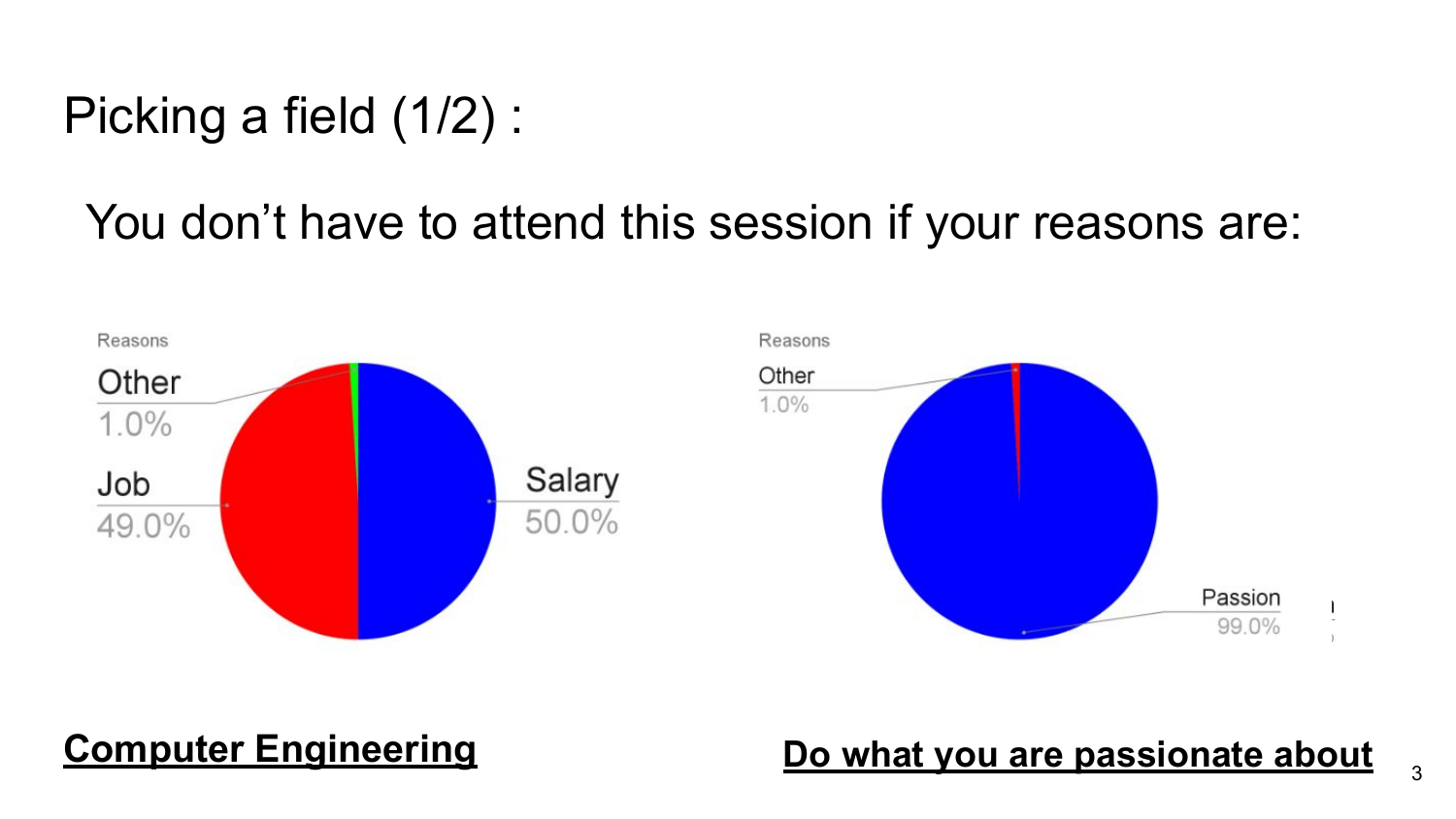### Picking a field (2/2)

### If your decision is based on everything, let us continue >>

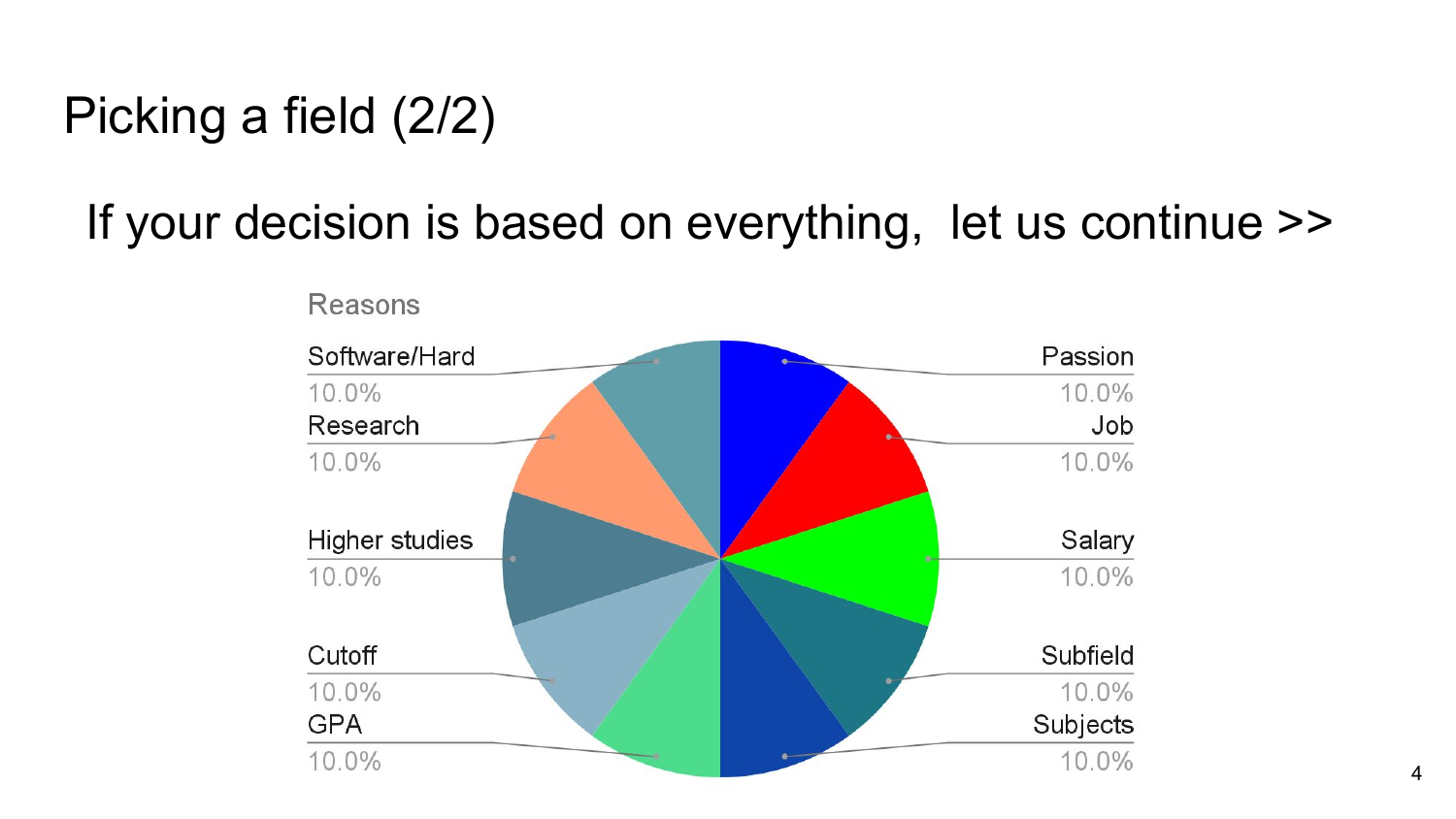# Subtopics (1/2)

- 1. About the degree
	- a. Prior knowledge
	- b. Field selection
	- c. Workload / results
	- d. Accreditation
	- e. Programming languages used?
	- f. Internships
	- g. Projects
	- h. Subfields / courses
	- i. Bio-medical engineering
	- j. Collaborations
	- k. Misconceptions
- 2. About the industry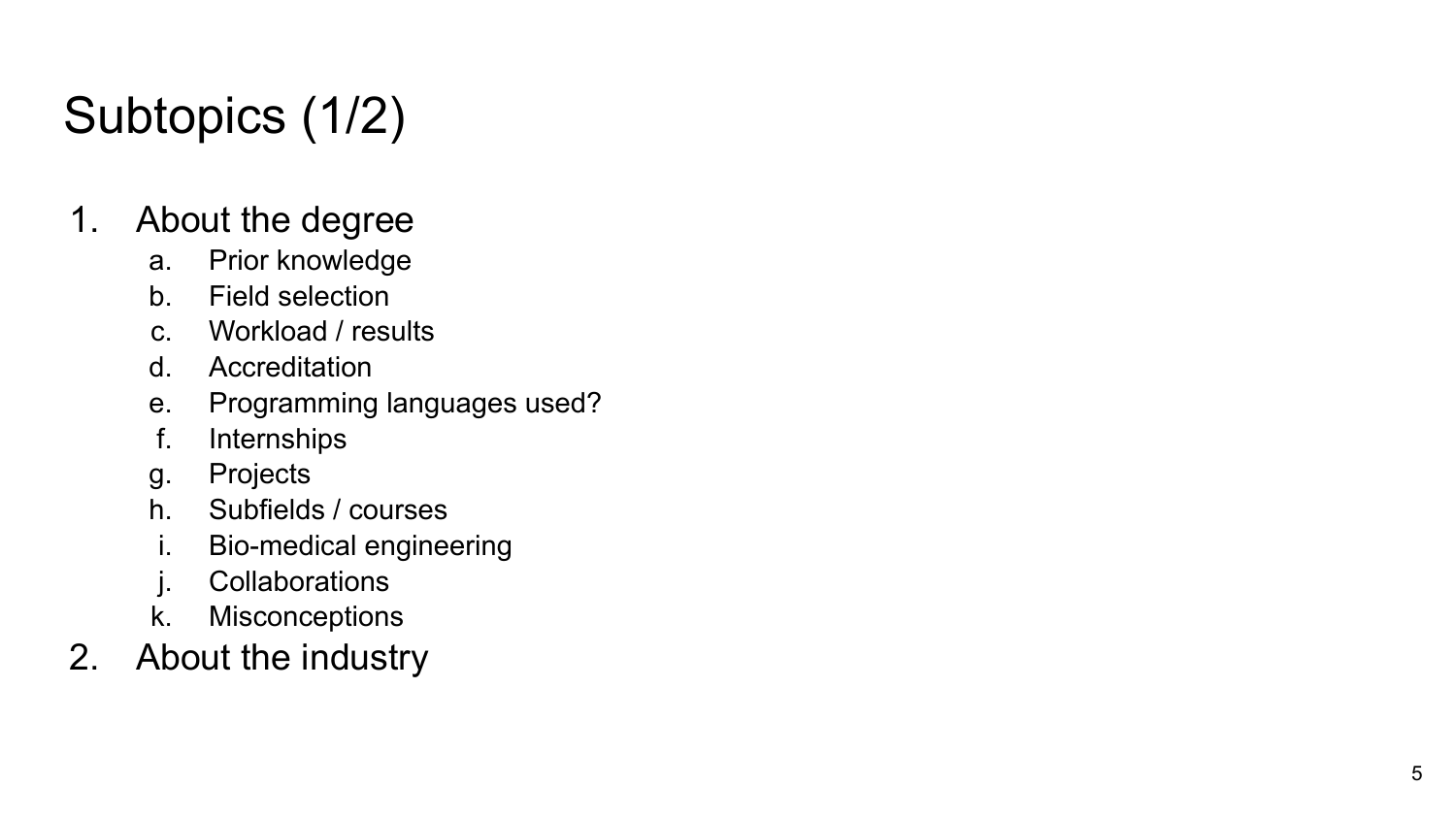# Subtopics (2/2)

- 1. About the degree
- 2. About the industry
	- a. First job
	- b. Job opportunities in software and hardware.
	- c. Salaries
	- d. Stress
	- e. Retirement
	- f. Where we stand in comparison to other computer degrees? (CS, CSE, IT, CE)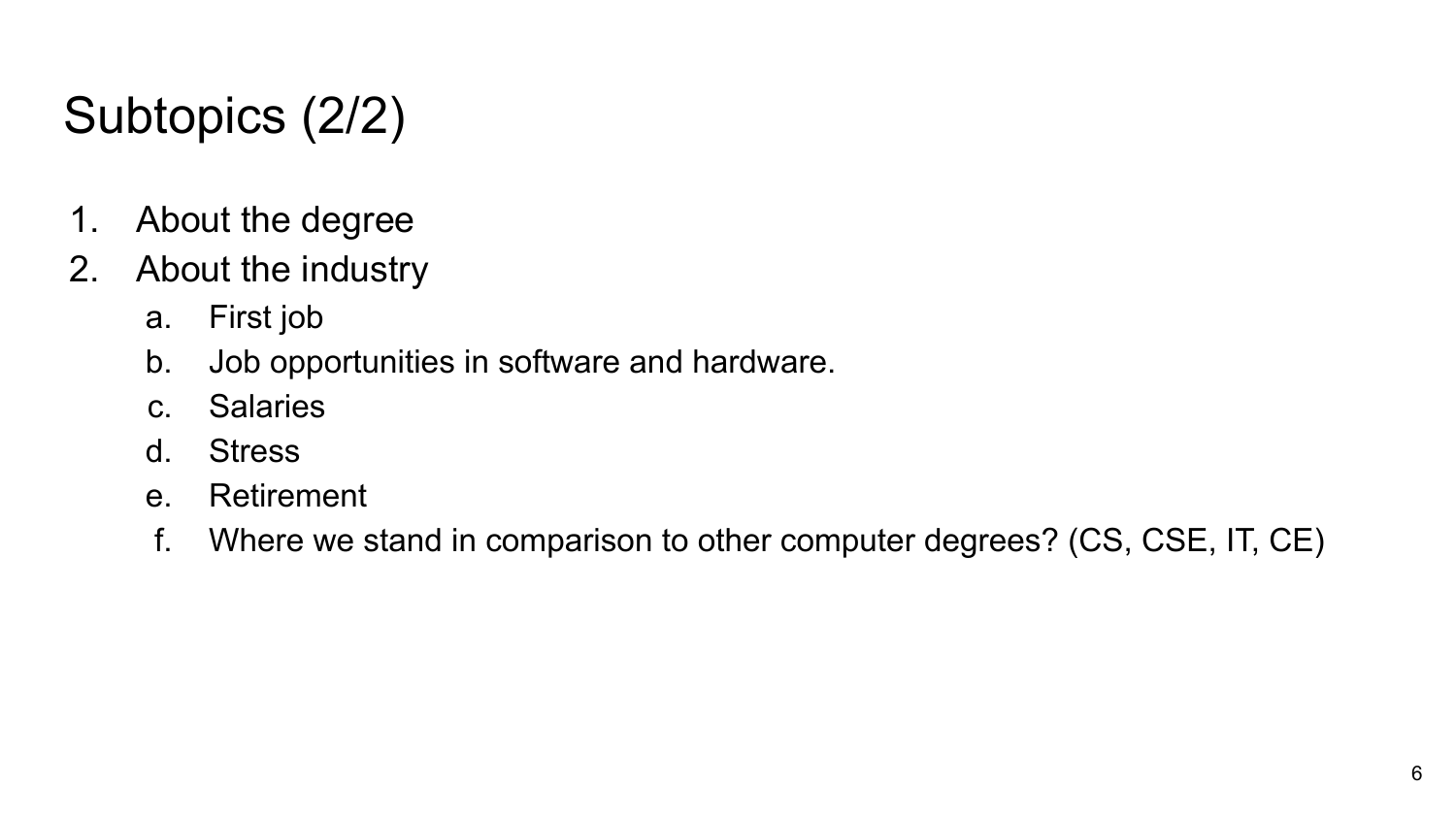Prior knowledge

# Requirement: None

# However,

- 1. Self-studying is always good for ANY field.
- 2. Programming languages are one of the few things you can self study almost completely.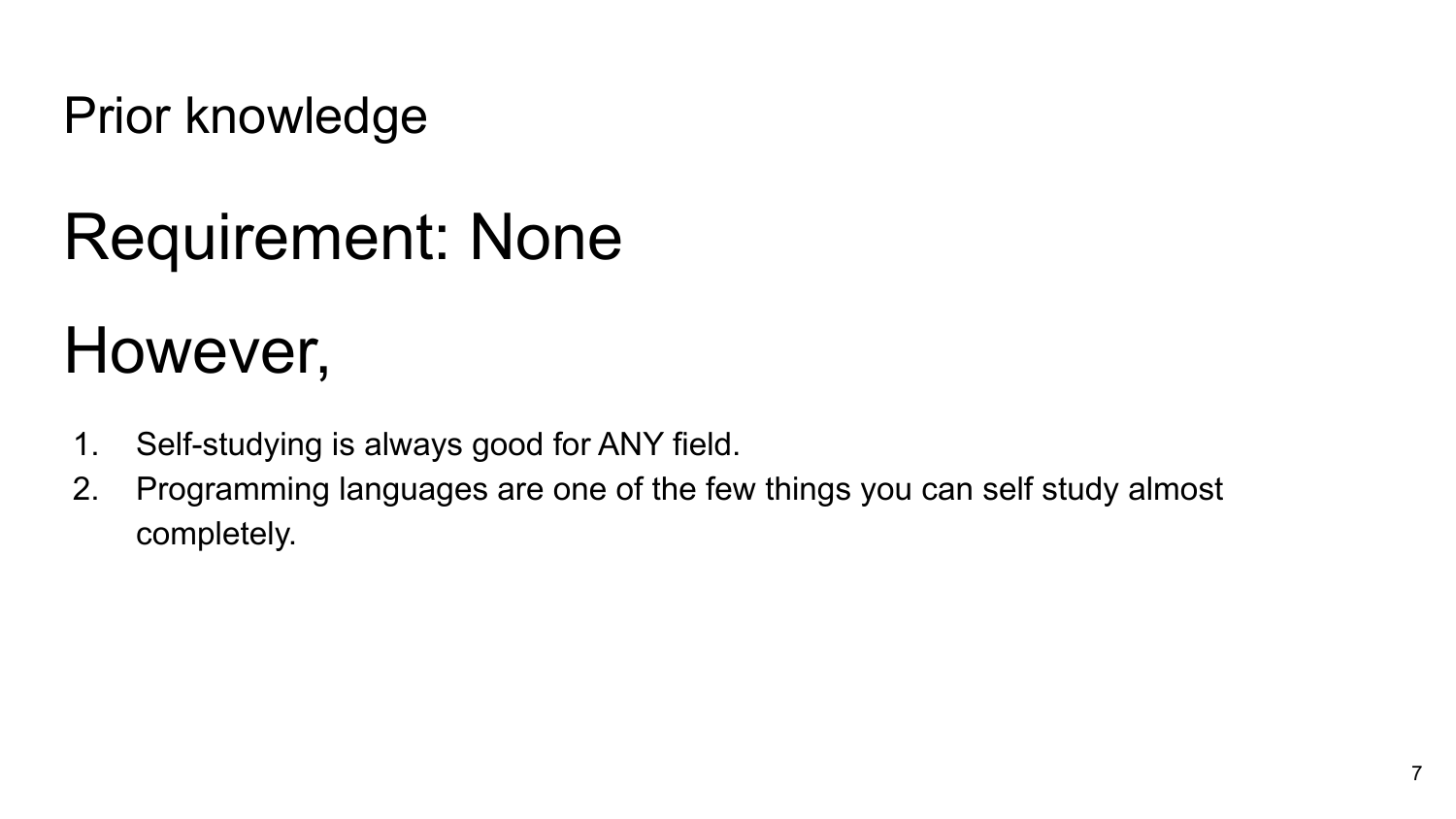#### Field Selection Field selection GPA



- Computer has been the **top choice** in field selection for **3 years**. (earlier it was  $2<sup>nd</sup>$ ).
- E17 cutoff was **3.10**. (E18s, maintain at least 3.3)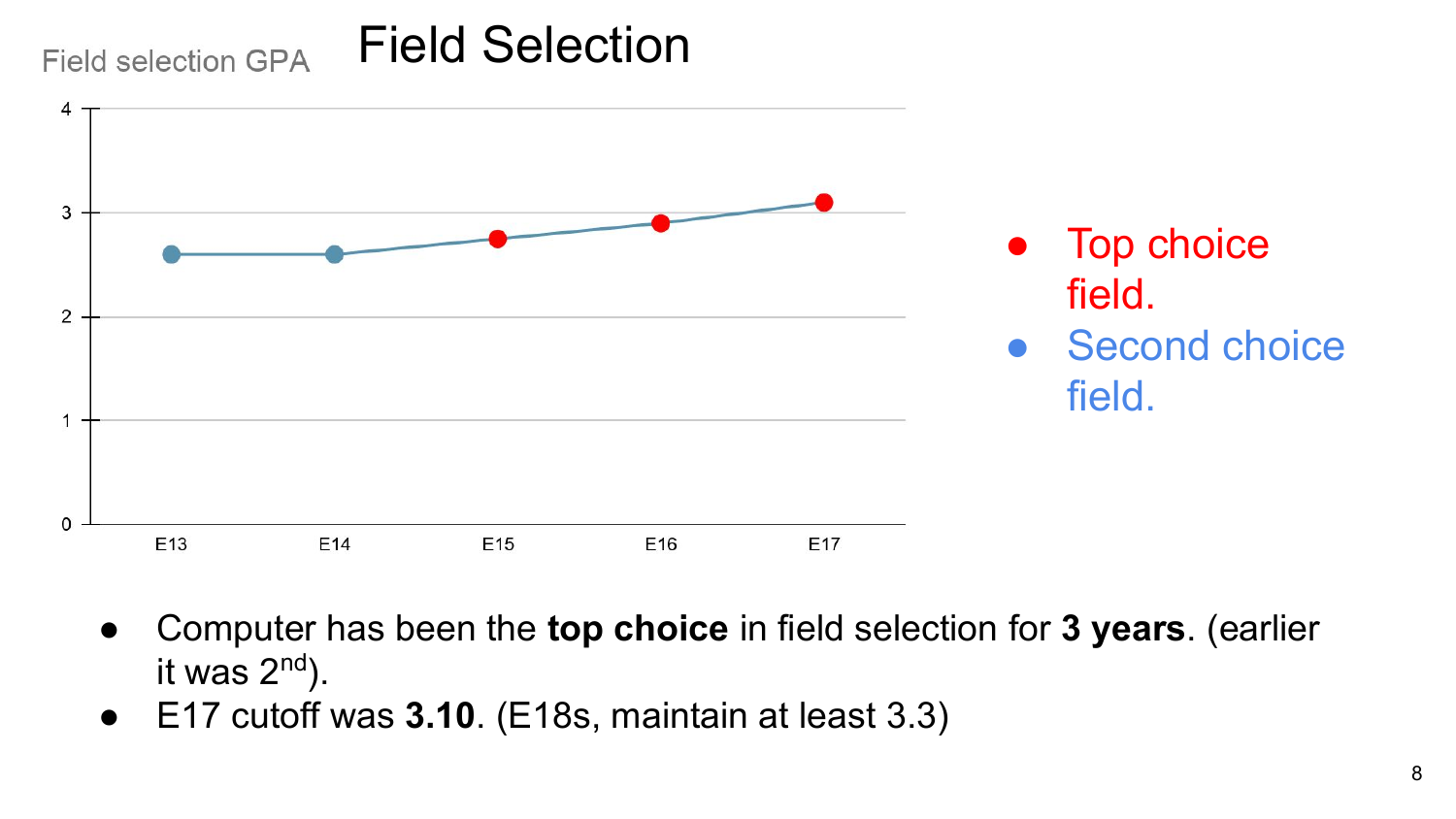### Cutoff GPAs

- This slide was added later
- You can access all cutoffs from<https://cepdnaclk.github.io/fieldselection/>
- E18 cutoff was actually 3.3.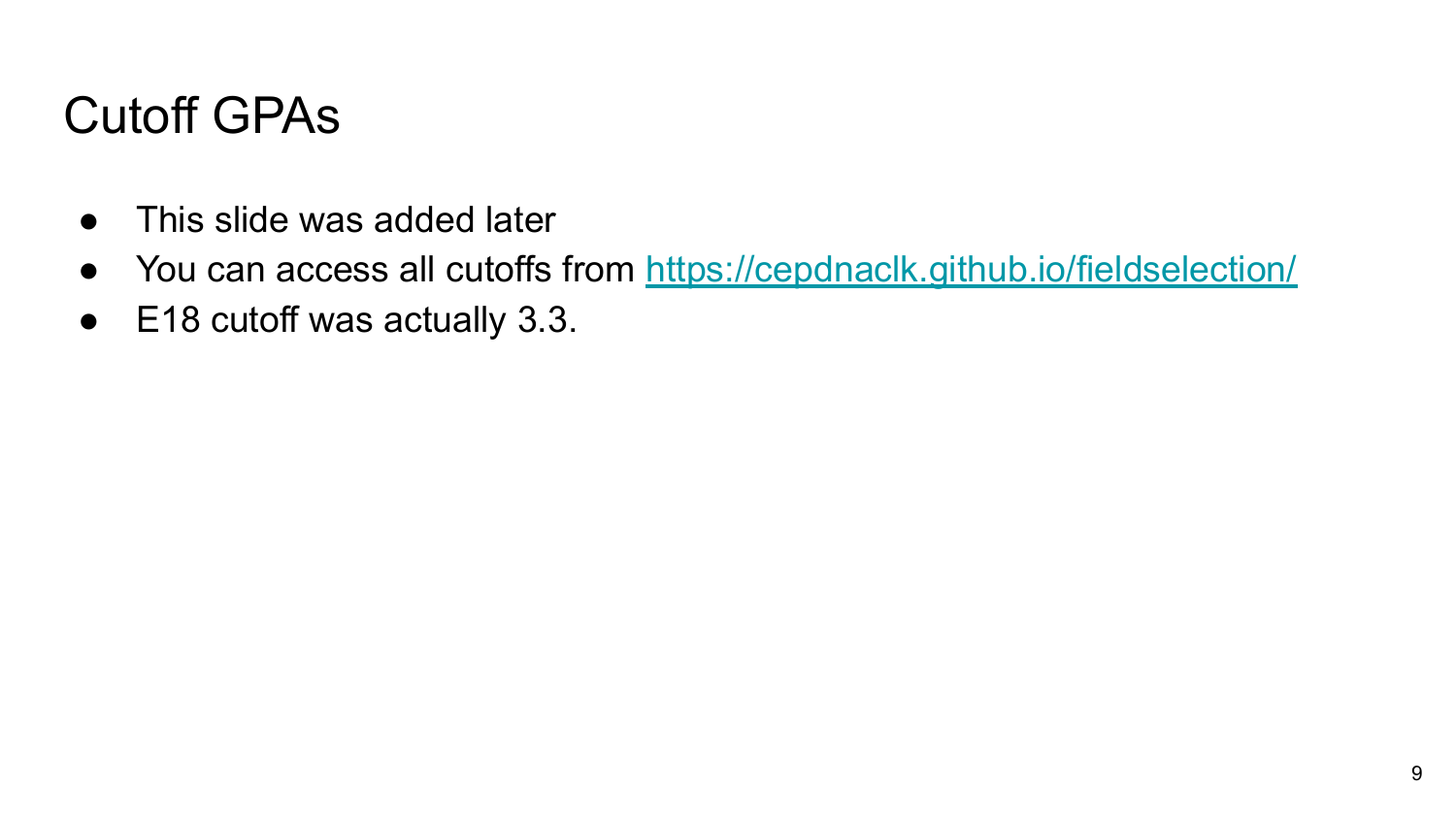# Difficulty / workload

E14 CO had 62 students.

The [google sheet](https://docs.google.com/spreadsheets/d/14Qi553eA6kWbT9B61yB-tZ_mc40Jx0wPlM0R4UqZanM/edit) had information of students.

| <b>First Class</b><br>$>=3.70$ |  |
|--------------------------------|--|
|--------------------------------|--|

- Second Class (Upper)  $3.30 \le$  and  $>3.70$  21
- 
- 
- Second Class (Lower)  $3.00 \le$  and  $>3.30$  10
- Third Class  $\leq 3.00$  12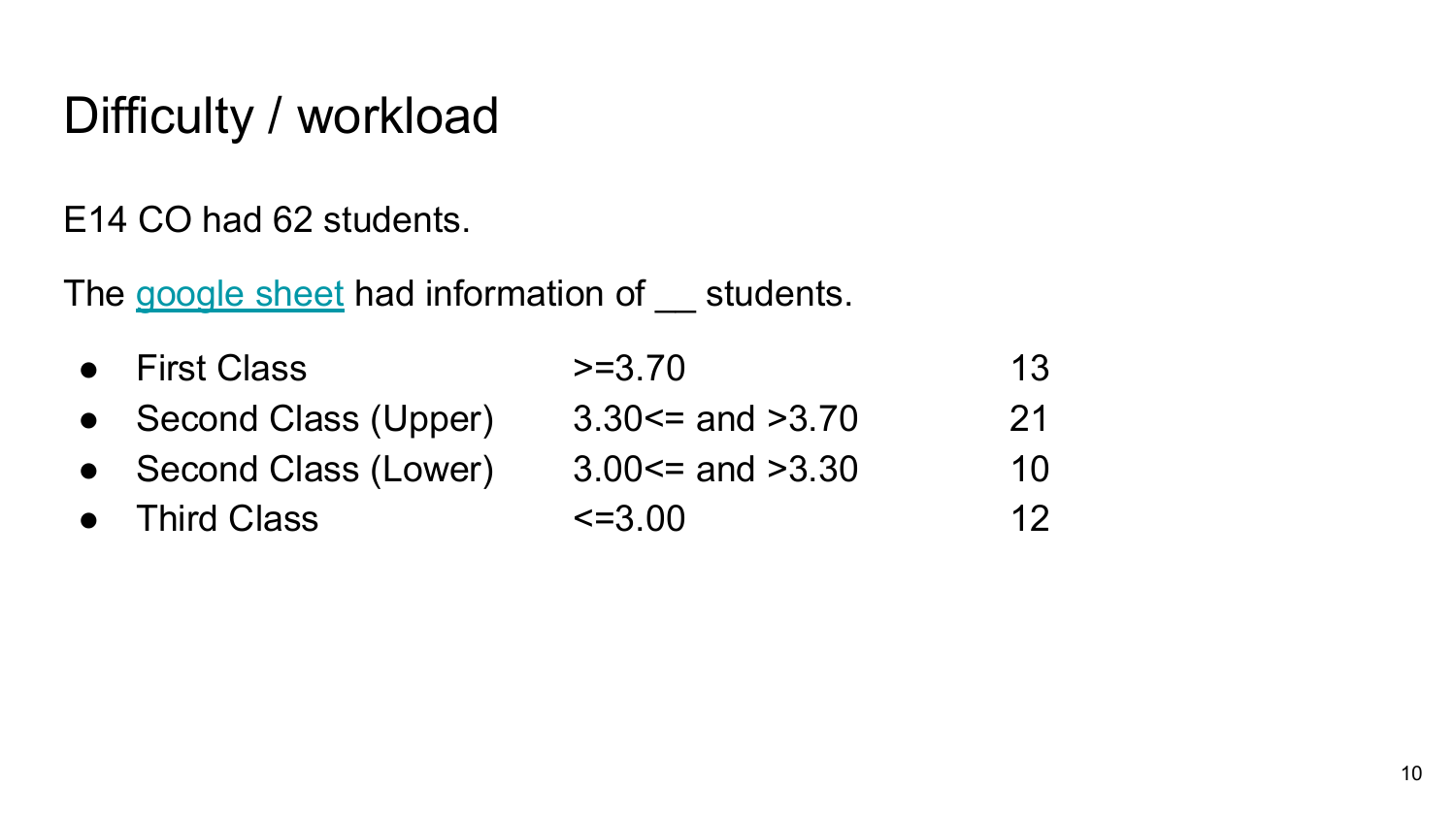# FAQ : What programming languages will be used?

### **Short answer**

Don't worry about "knowing" programming languages. Different tasks will require different languages and you will be using them when time comes.

Ex: You don't have to learn how to use a Bunsen burner to start with AL Chemistry. You will be using the burner for some lab practicals and you will learn it then.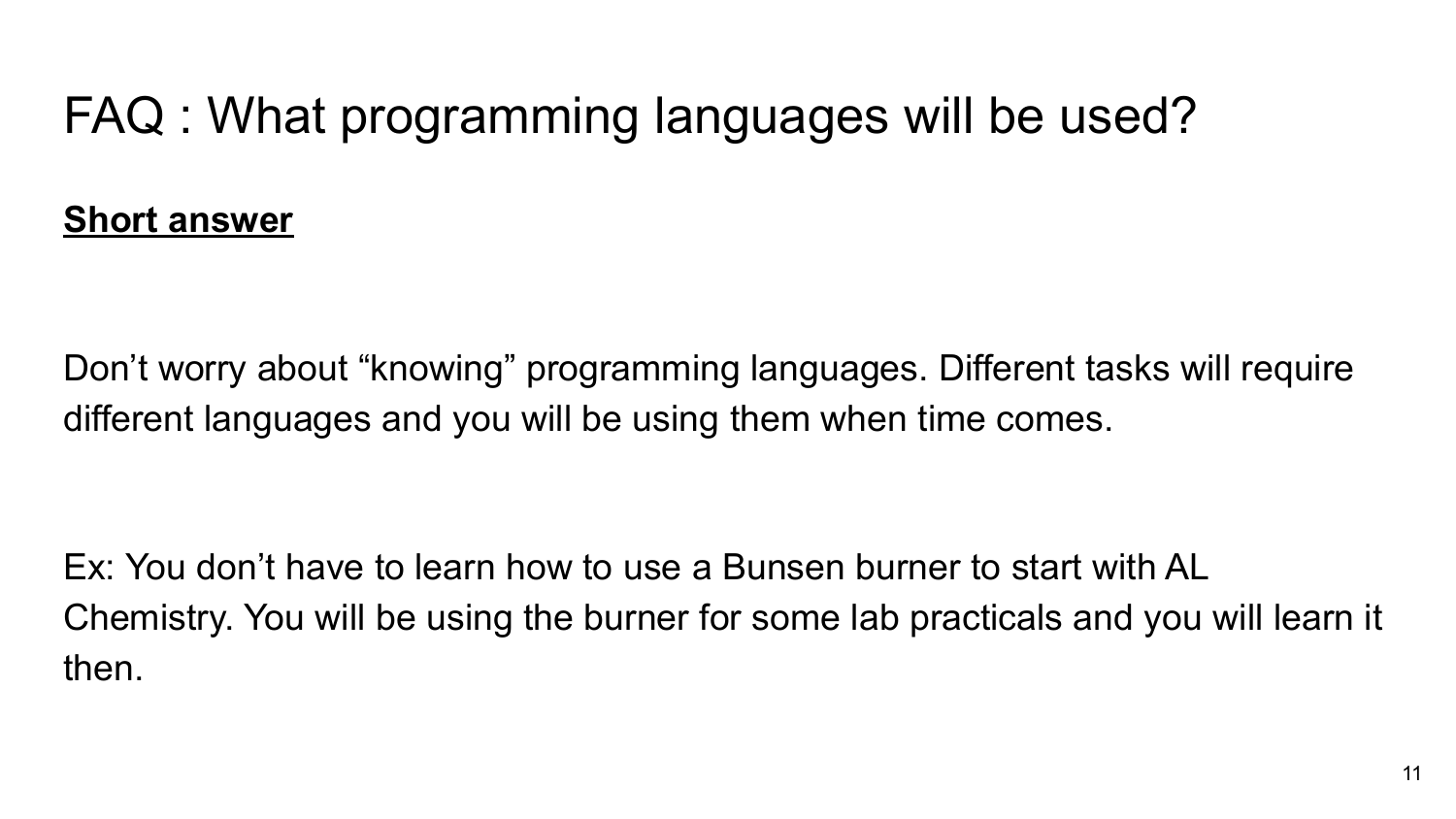### FAQ : What programming languages will be used?

**Long answer** <http://www.ce.pdn.ac.lk/undergraduate-courses>

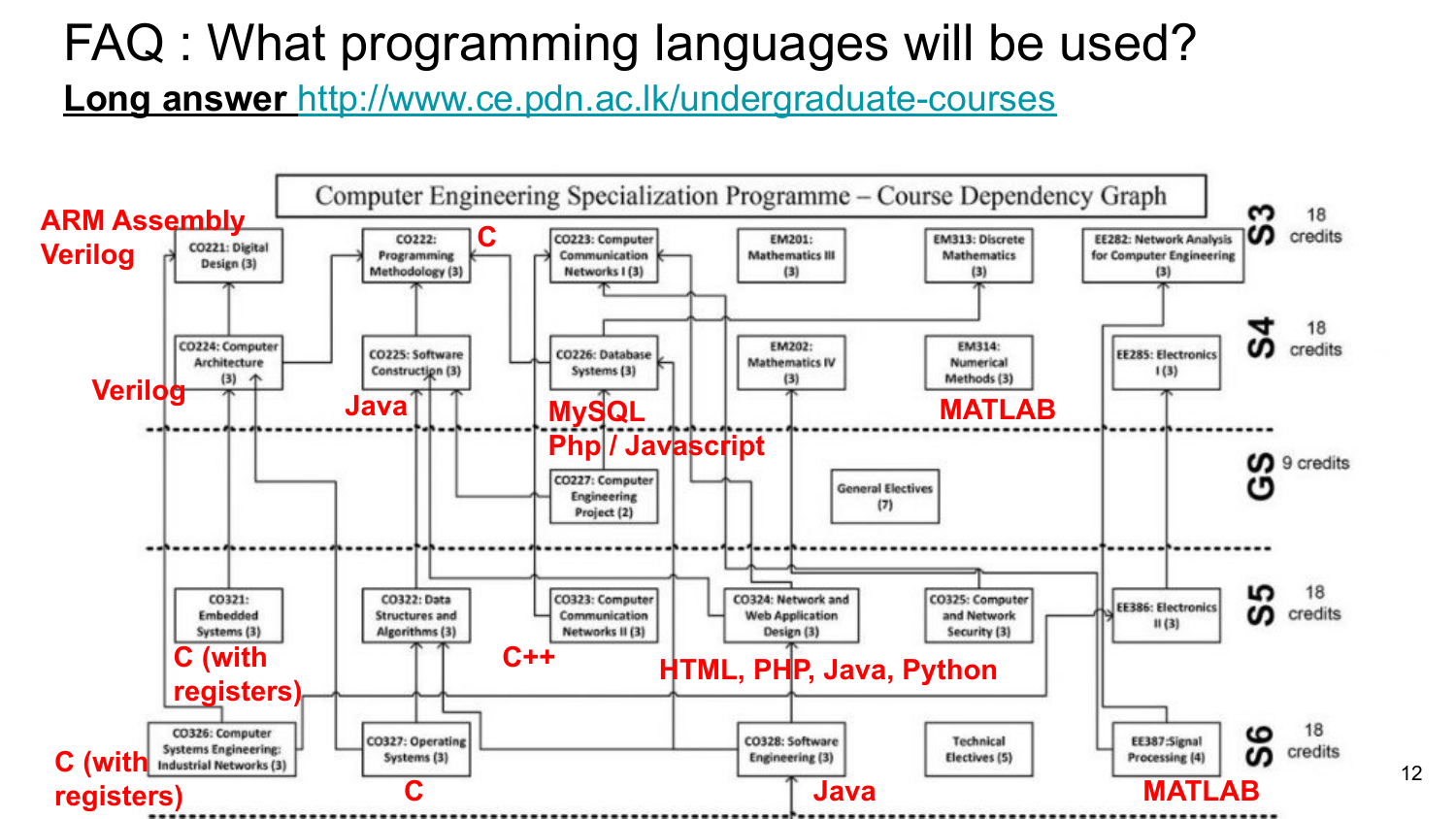### Accreditation, standards (1/2)





[https://iesl.lk/images/pdf/accreditation/List\\_of\\_Accredited\\_Engineering\\_Degre](https://iesl.lk/images/pdf/accreditation/List_of_Accredited_Engineering_Degree_Programmes_revised_as_at_July_14_2020_new.pdf) [e\\_Programmes\\_revised\\_as\\_at\\_July\\_14\\_2020\\_new.pdf](https://iesl.lk/images/pdf/accreditation/List_of_Accredited_Engineering_Degree_Programmes_revised_as_at_July_14_2020_new.pdf)

<https://www.acm.org/education/curricula-recommendations>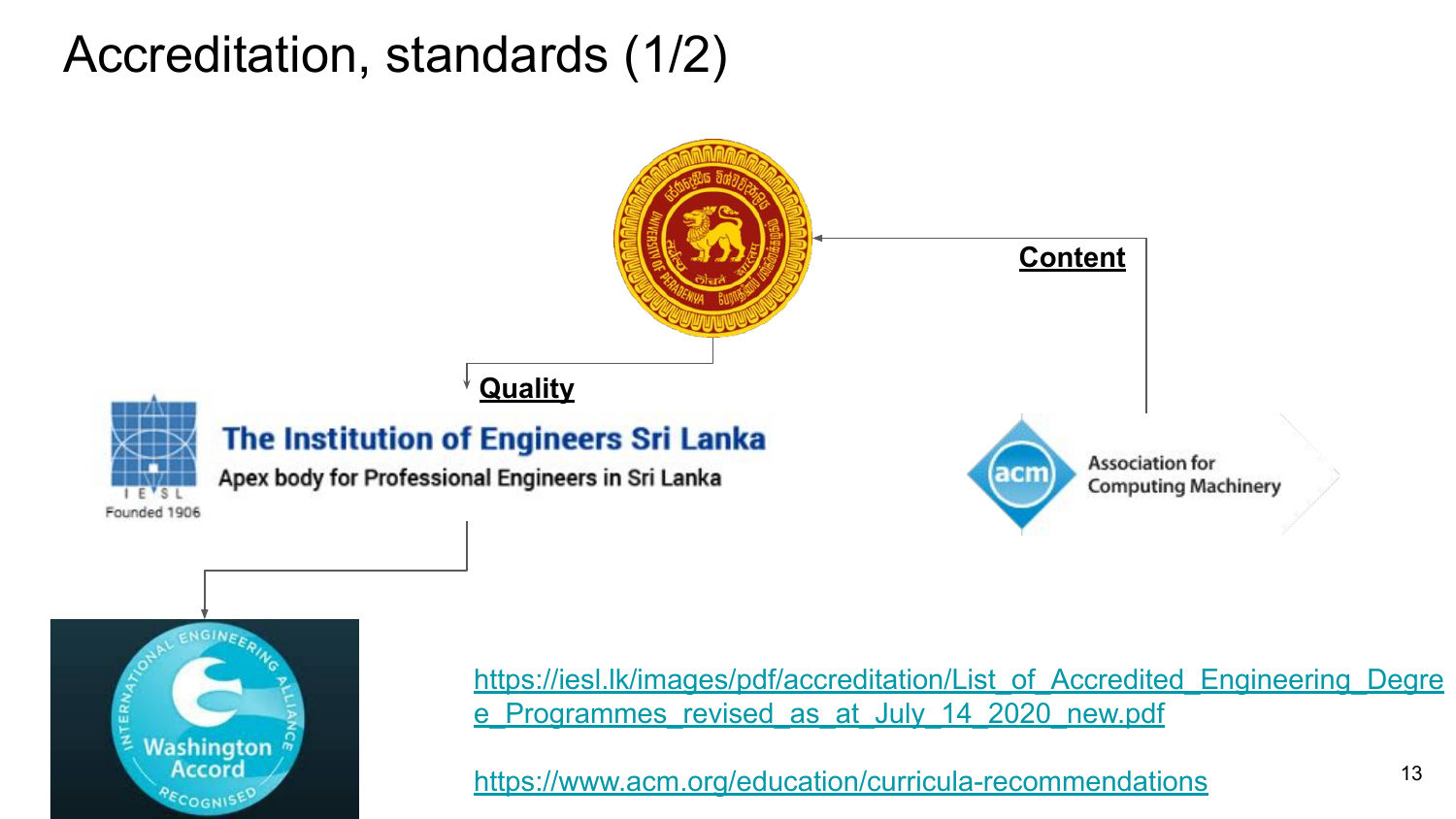#### **UNIVERSITY OF PERADENIYA**

| Degree Programme                                                                              | Period of validity of the accreditation |                      |  |
|-----------------------------------------------------------------------------------------------|-----------------------------------------|----------------------|--|
|                                                                                               | From<br>(Intake Year)                   | To<br>(Intake Year)  |  |
| Bachelor of the Science of Engineering<br>Degree Program<br>Specialty: Civil Engineering      | 2007                                    | 2020                 |  |
| Bachelor of the Science of Engineering                                                        |                                         |                      |  |
| Degree Program<br>Specialty: Chemical and Process<br>Engineering                              | 2011                                    | 2020                 |  |
| Bachelor of the Science of Engineering                                                        |                                         | 2019                 |  |
| Degree Program<br>Specialty: Computer Engineering                                             | 2009                                    |                      |  |
| Bachelor of the Science of Engineering                                                        |                                         |                      |  |
| Degree Program<br>Specialty: Electrical and Electronic<br>Engineering                         | 2008                                    | 2022                 |  |
| Bachelor of the Science of Engineering<br>Degree Program<br>Specialty: Mechanical Engineering | 2009                                    | 2019                 |  |
| Bachelor of the Science of Engineering<br>Degree Program<br>Specialty: Production Engineering | 2009                                    | Founded 1906<br>2016 |  |
| Bachelor of the Science of Engineering                                                        |                                         |                      |  |
| Degree Program<br>Specialty: Manufacturing & Industrial<br>Engineering                        | 2017                                    | 2019                 |  |



#### Table 3.1: CE2016

|        | <b>CE-CAE</b> Circuits and Electronics |
|--------|----------------------------------------|
| CE-CAL | <b>Computing Algorithms</b>            |
| CE-CAO | Computer Architecture and Organization |
| CE-DIG | <b>Digital Design</b>                  |
| CE-ESY | <b>Embedded Systems</b>                |
|        | <b>CE-NWK</b> Computer Networks        |

#### Knowledge Areas

| CE-PPP        | <b>Preparation for Professional Practice</b> |  |
|---------------|----------------------------------------------|--|
| <b>CE-SEC</b> | <b>Information Security</b>                  |  |
| CE-SGP        | <b>Signal Processing</b>                     |  |
| CE-SPE        | <b>Systems and Project Engineering</b>       |  |
| <b>CE-SRM</b> | <b>Systems Resource Management</b>           |  |
| <b>CE-SWD</b> | Software Design                              |  |

### Accreditation, standards  $(2/2)<sup>4</sup>$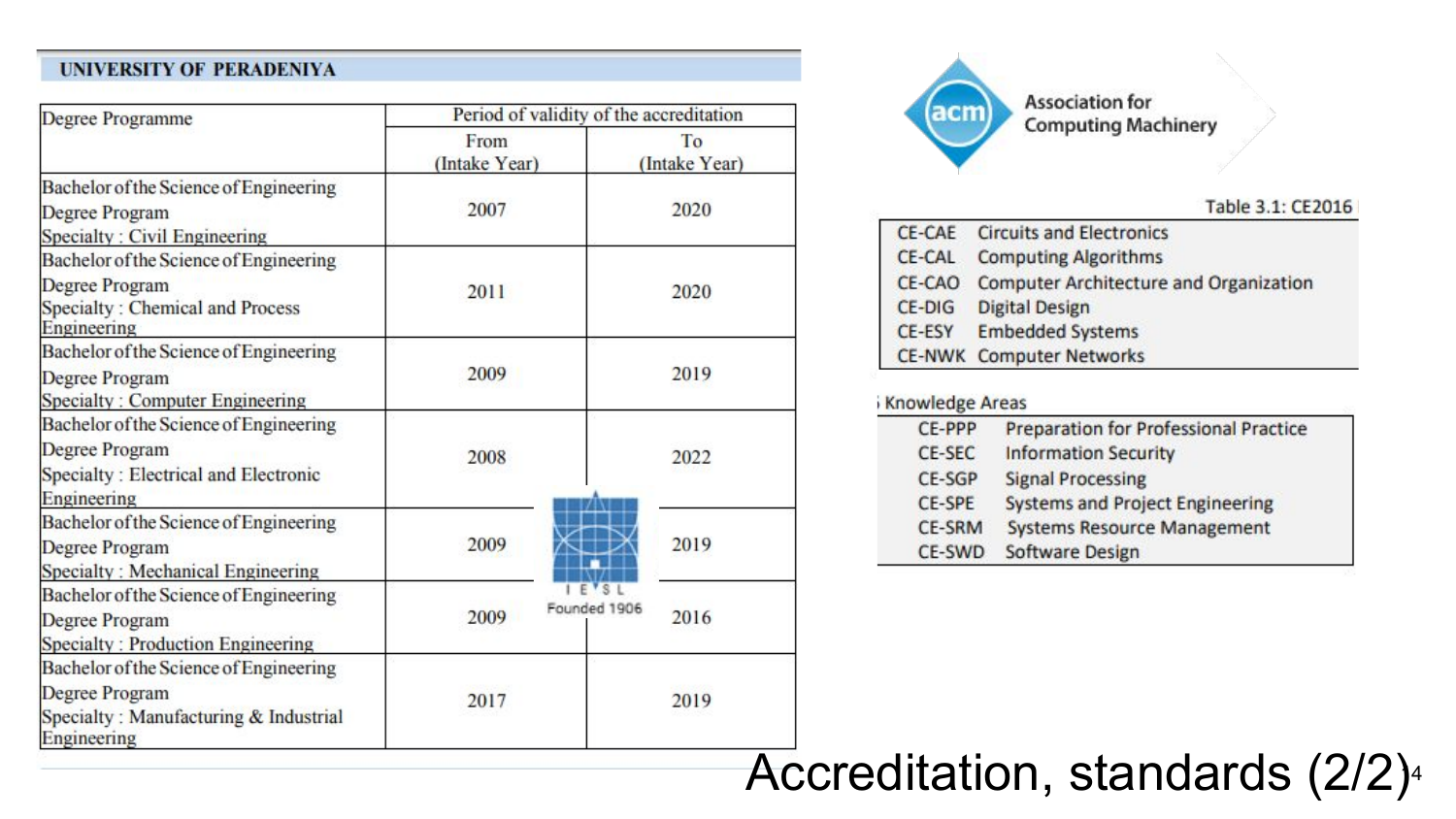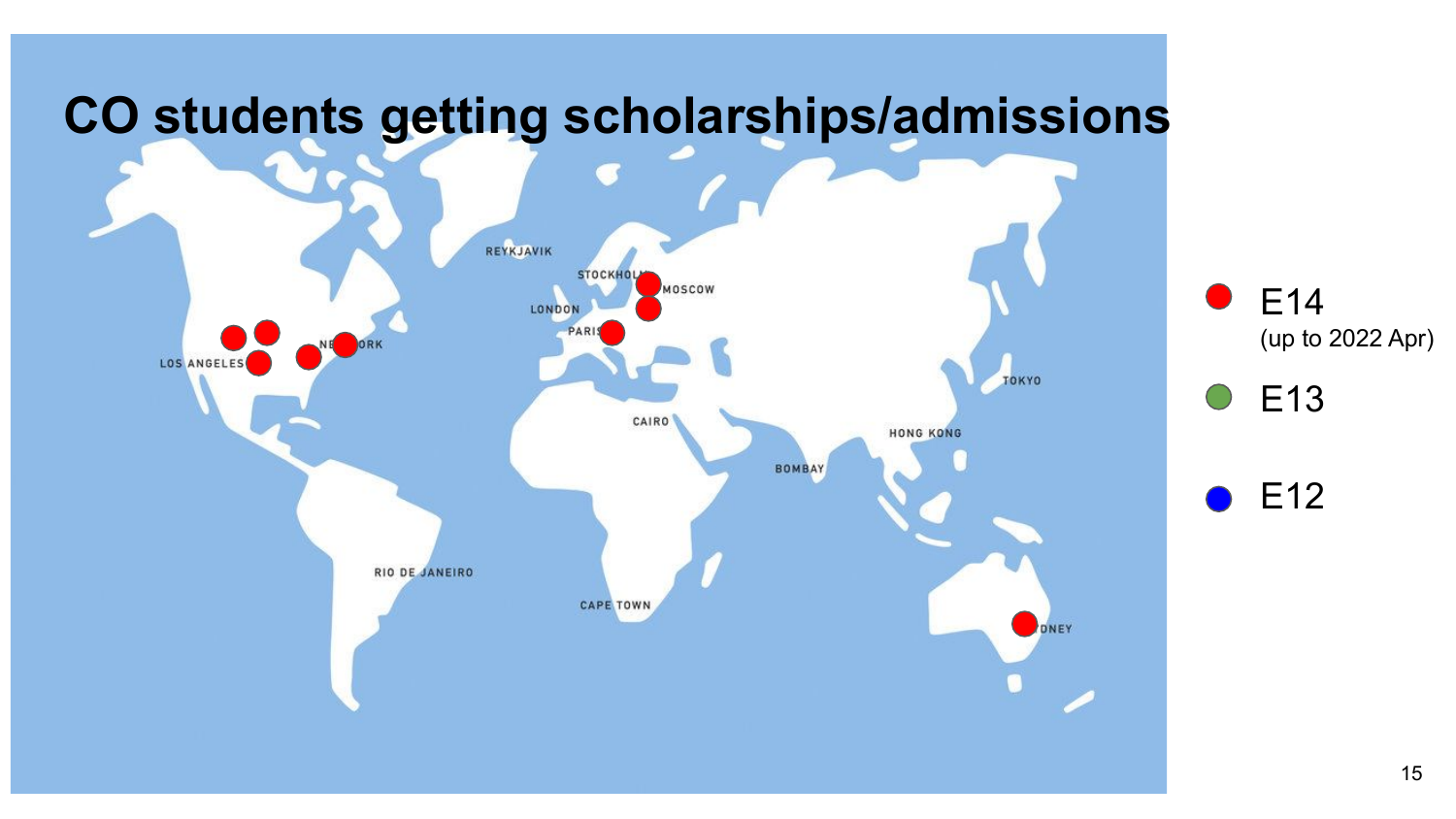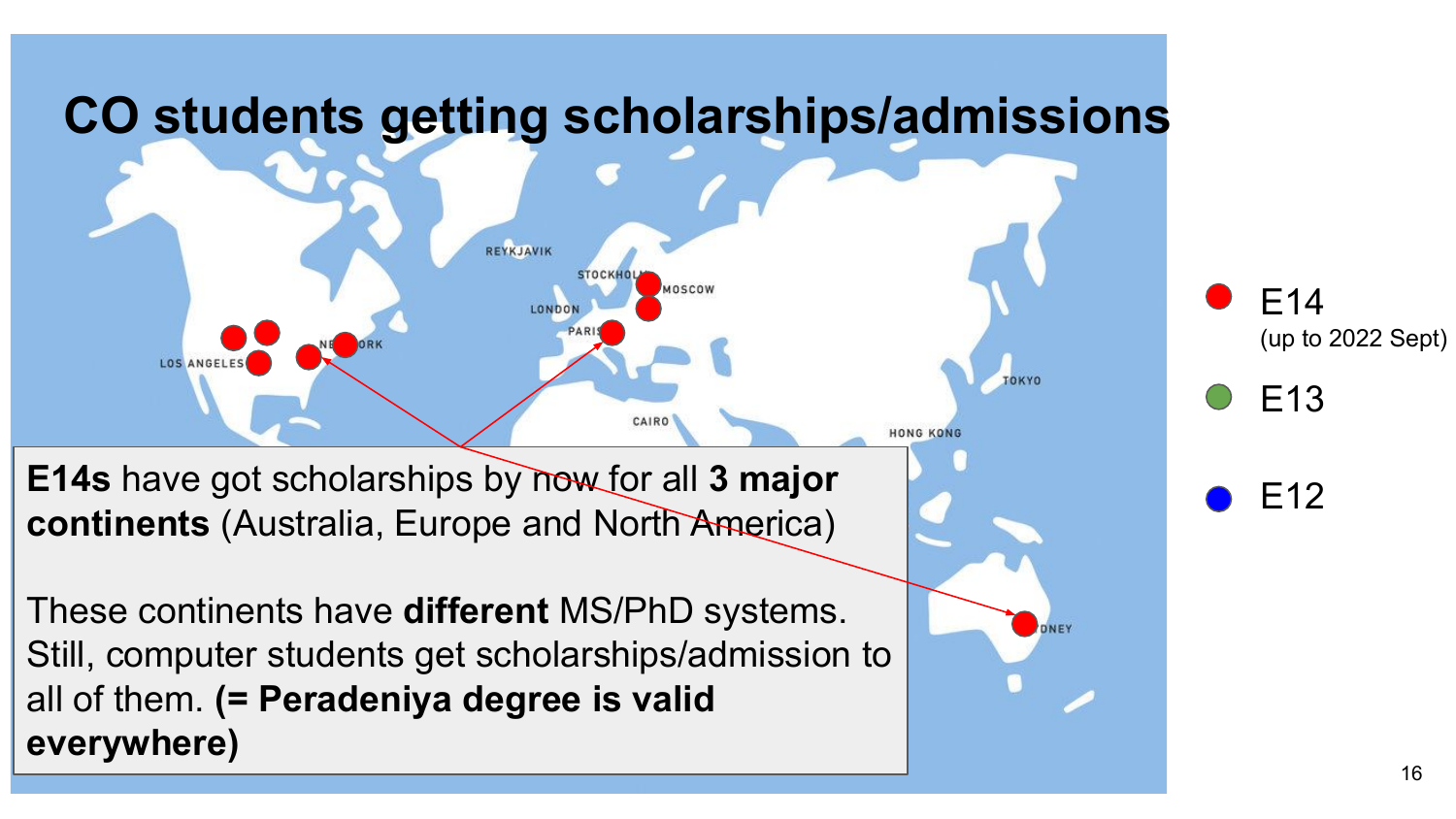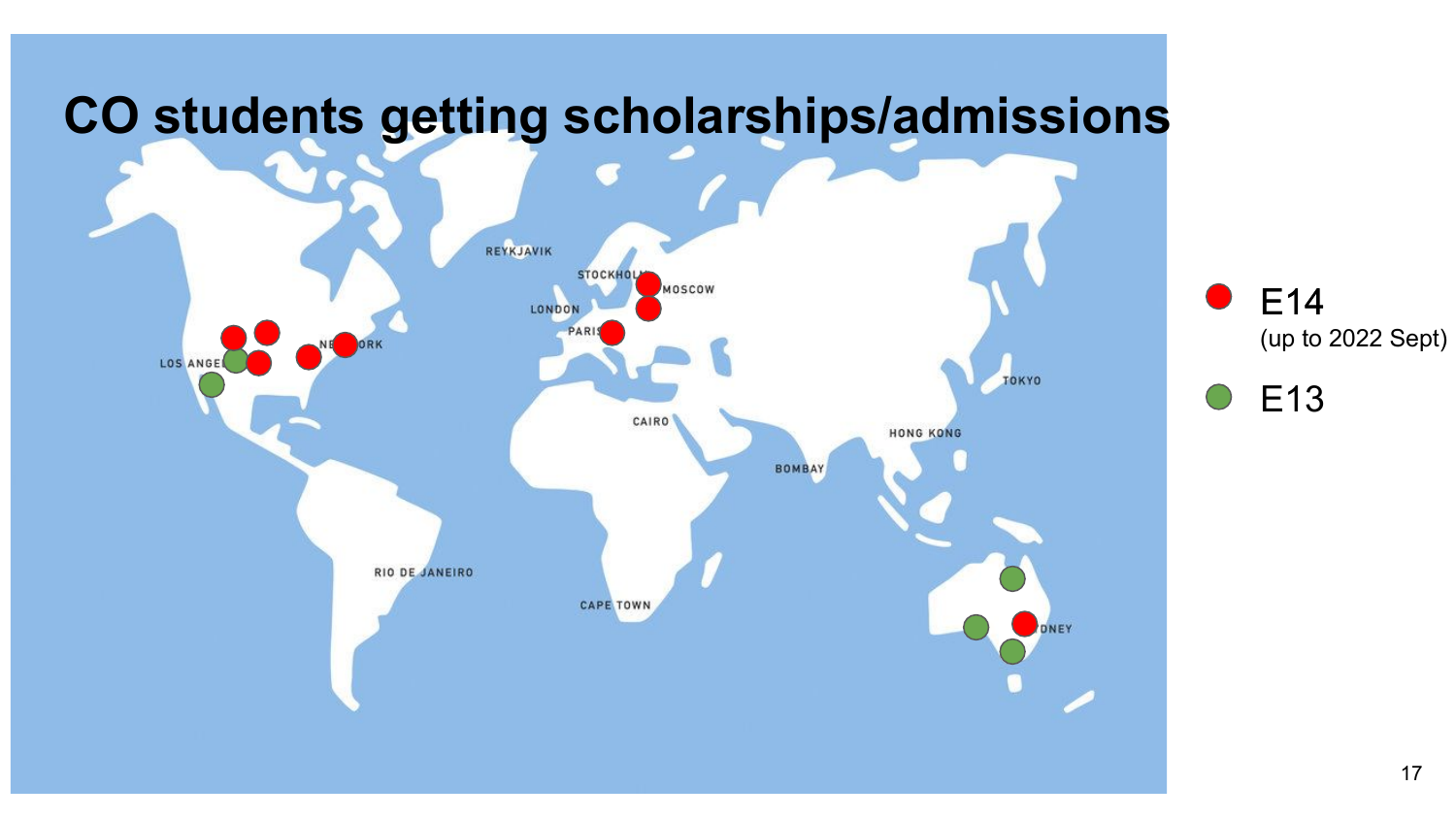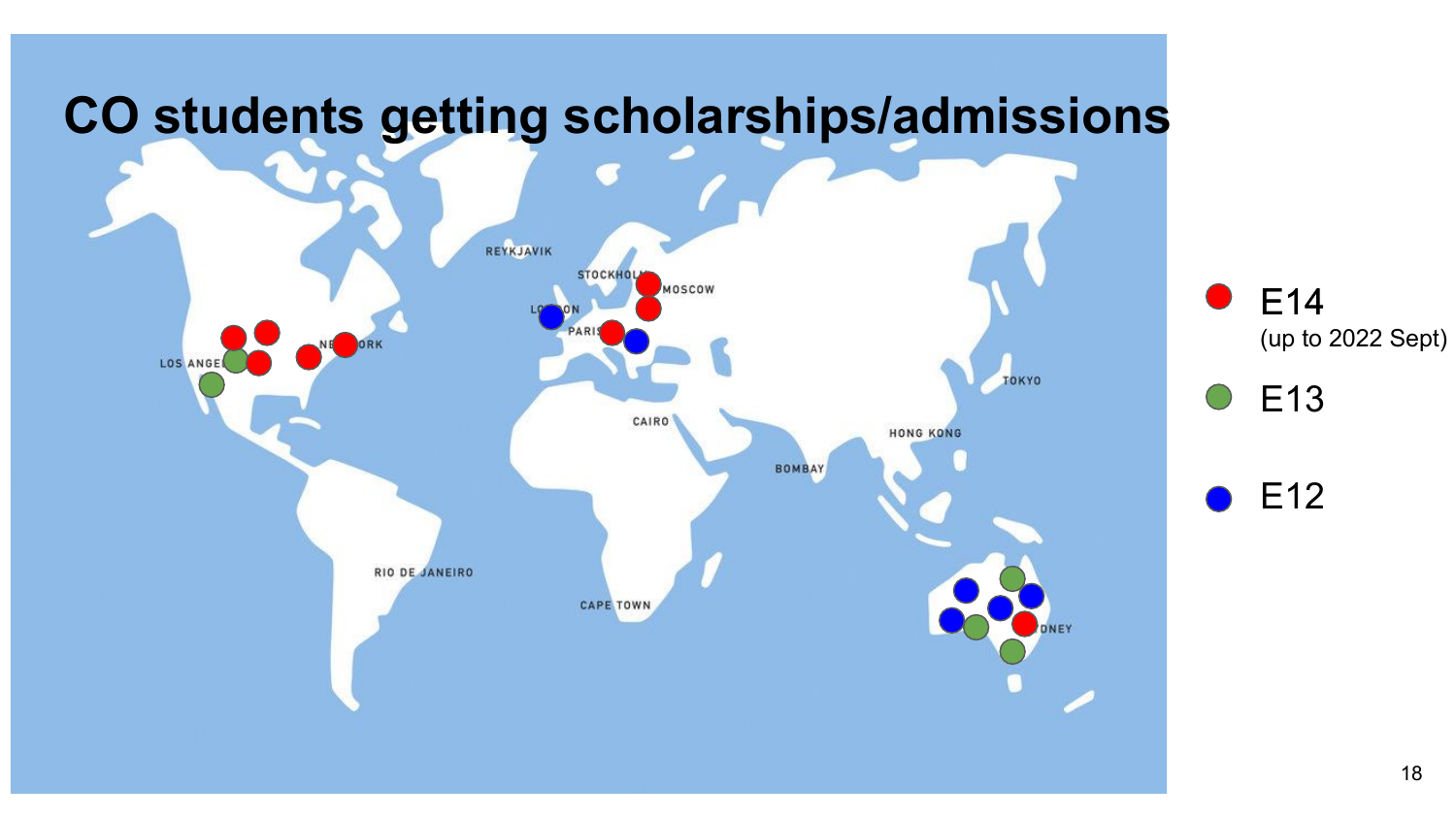### Internships (1/2)

- Computer internship =  $20$  weeks (usually, after the  $6<sup>th</sup>$  sem)
- Other internships = 10 weeks (usually, after the  $4<sup>th</sup>$  sem and  $6<sup>th</sup>$  sem)

- All computer engineering students get **paid** during the internships.
	- Why work for free for "experience"?
- More computer engineering students go for **international** internships.
	- New experiences, connections, exposure.
- More computer engineering students go for **research** internships.
	- This far, only the computer students have created actual research publications from the internships.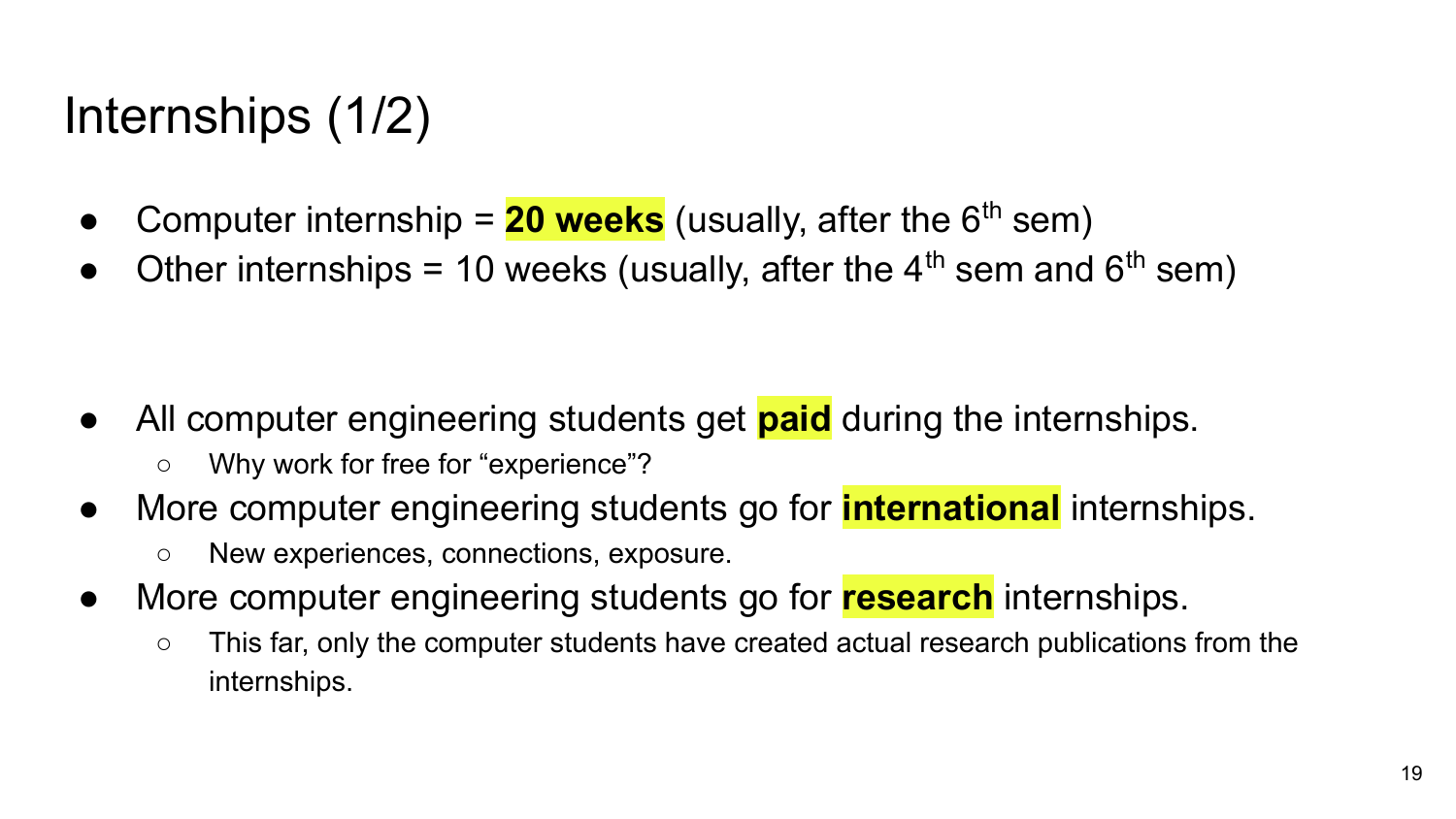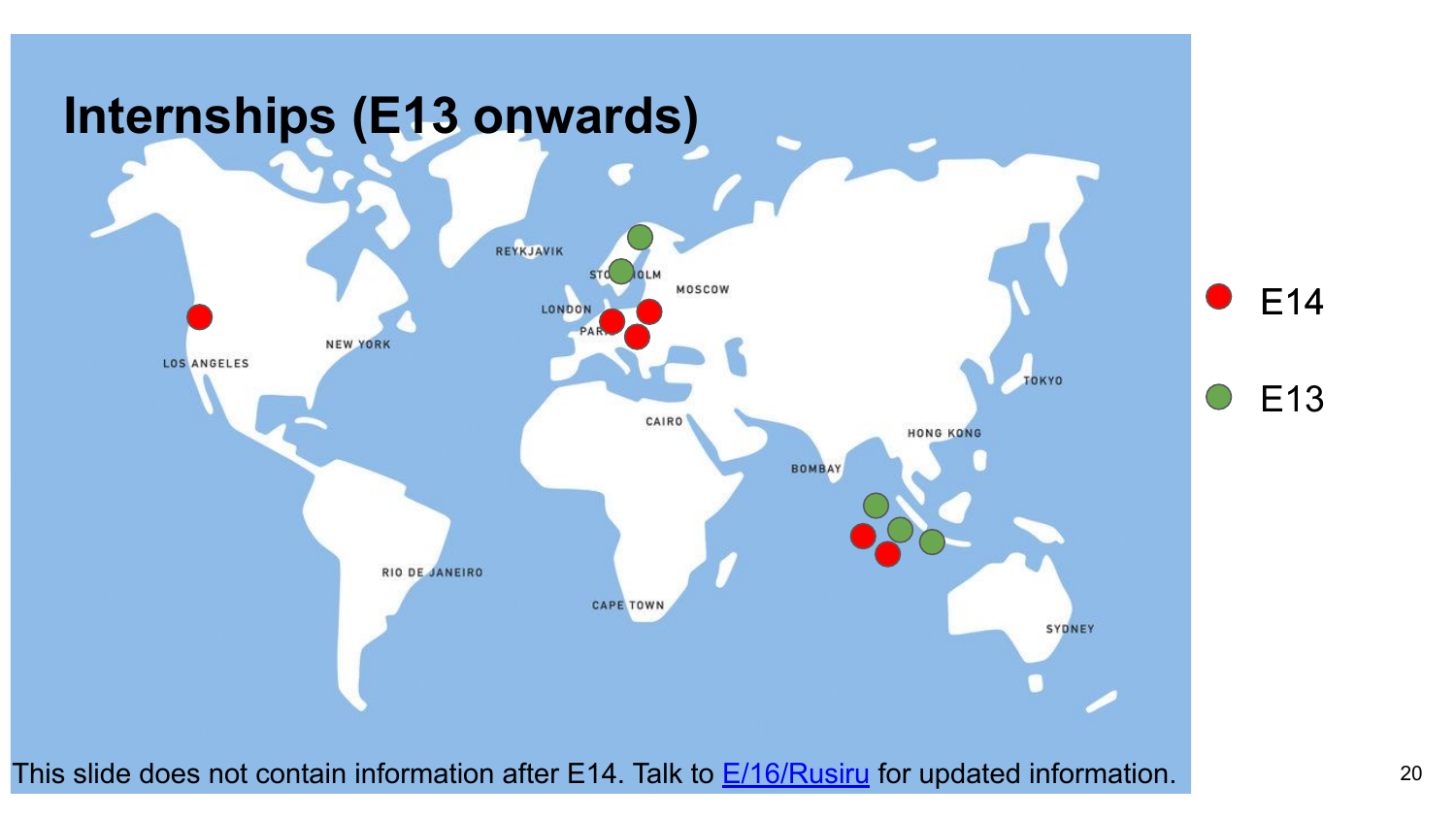### **Projects**

**"Computer curriculum has so many projects" -- TRUE!**

- What are the projects done by Computer department?
	- **Course projects, unified projects and final year research project.**
	- <http://projects.ce.pdn.ac.lk/>
	- We have data from E15 final year and E16 unified projects.
- Why do we have a lot of projects?
	- [Next slides. Based on Dr. [Asitha Bandaranayake'](http://www.ce.pdn.ac.lk/academic-staff/asitha-bandaranayake/)s explanation]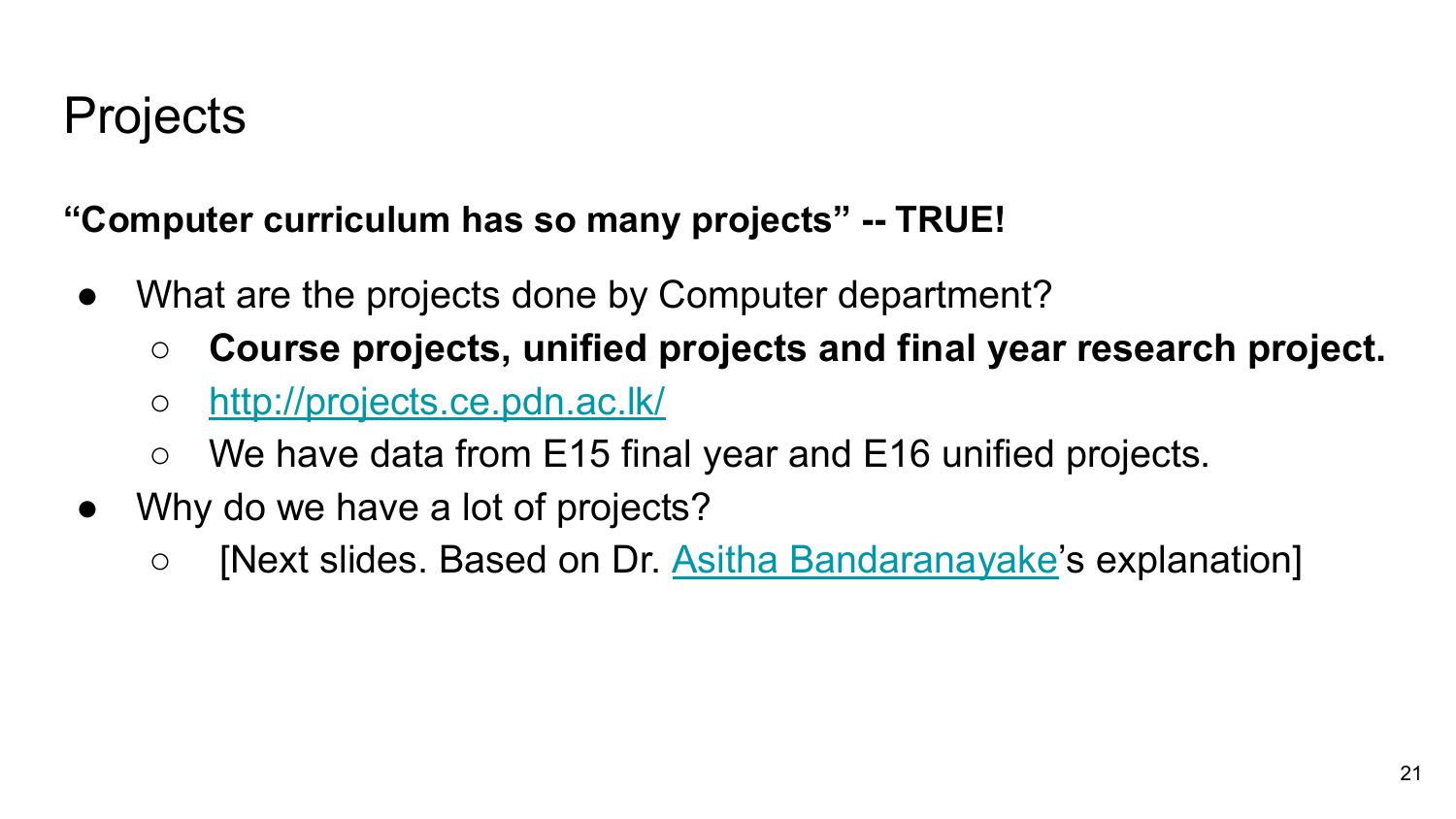You come to the department with some basic knowledge.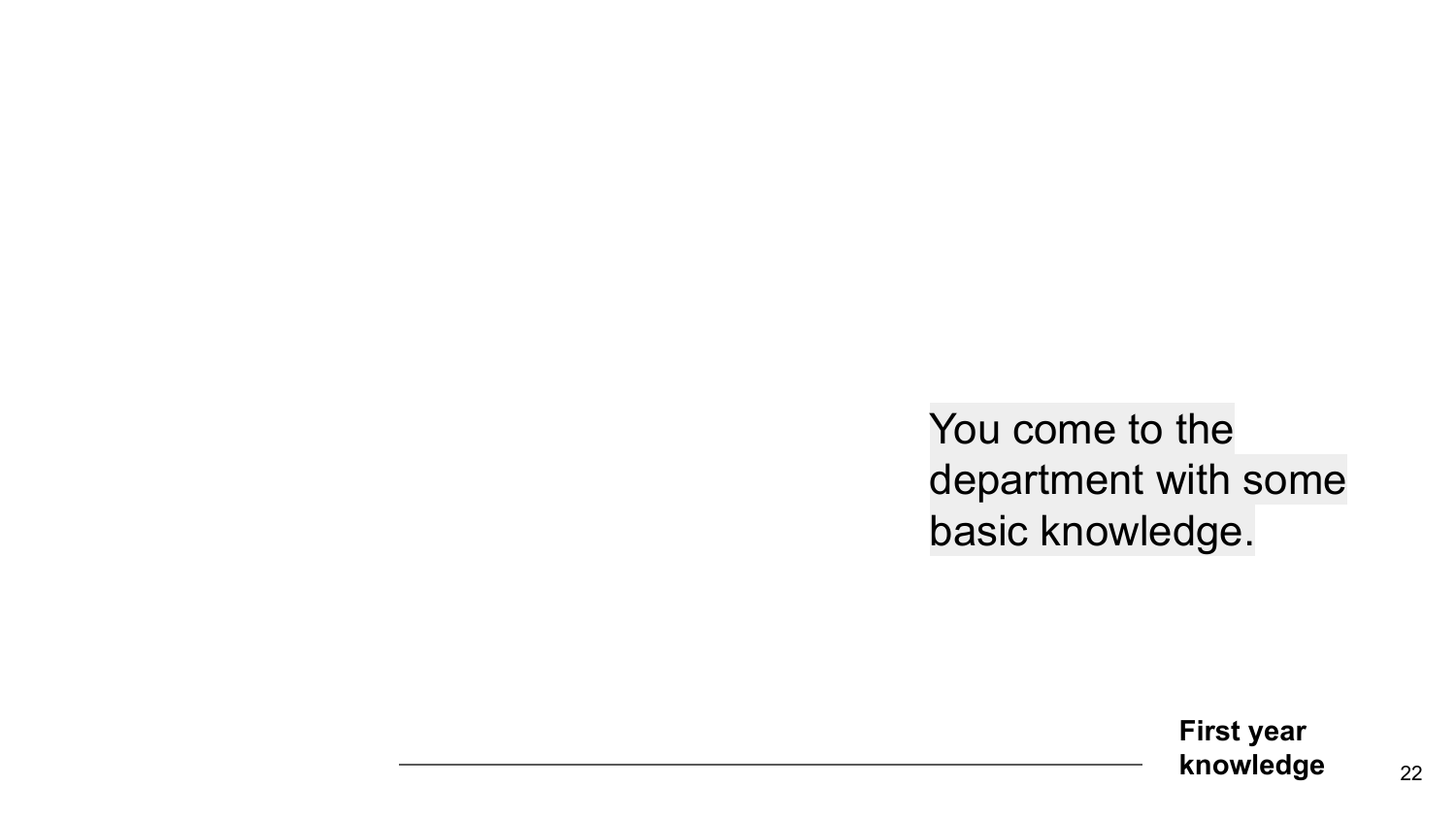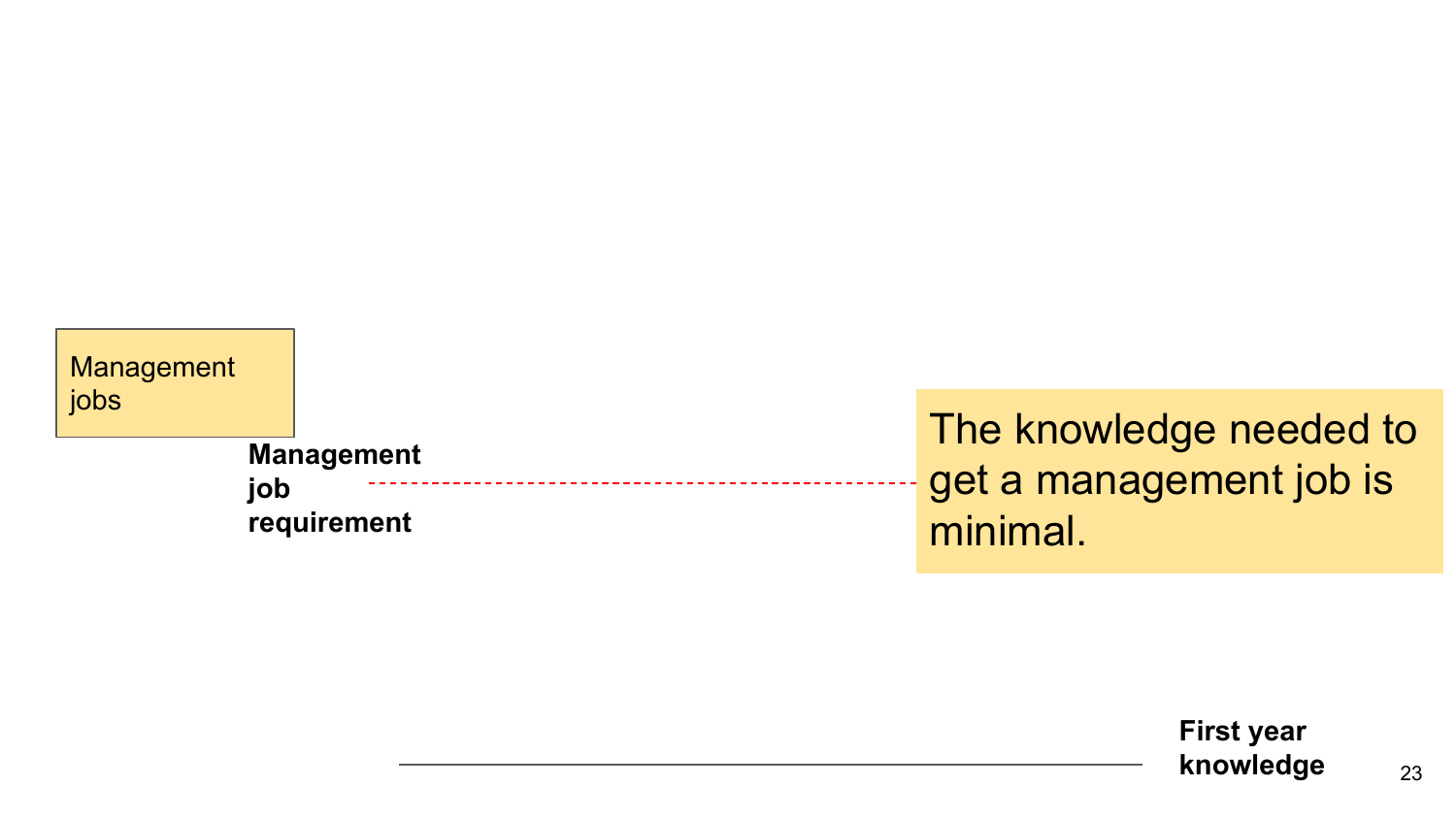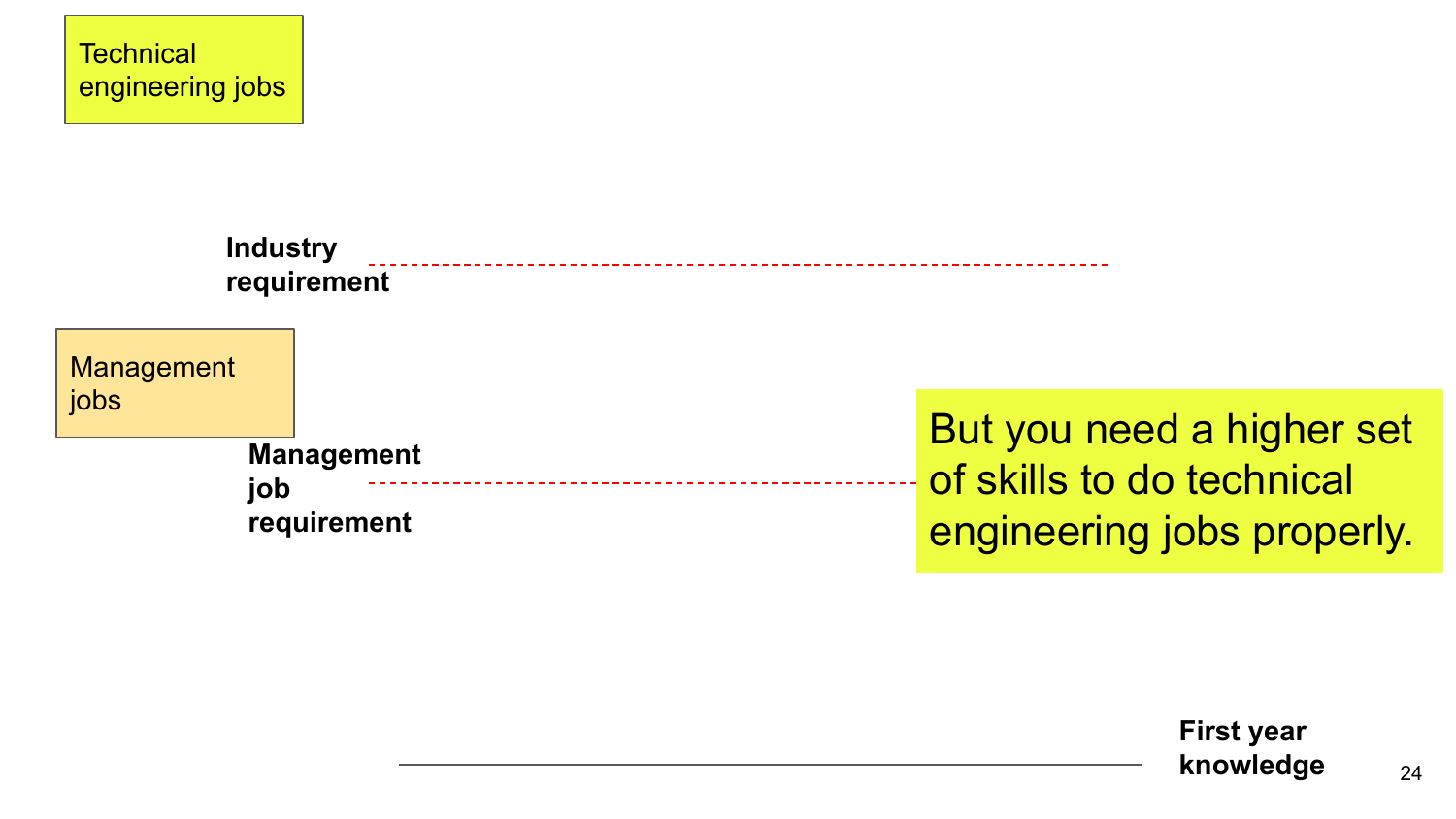

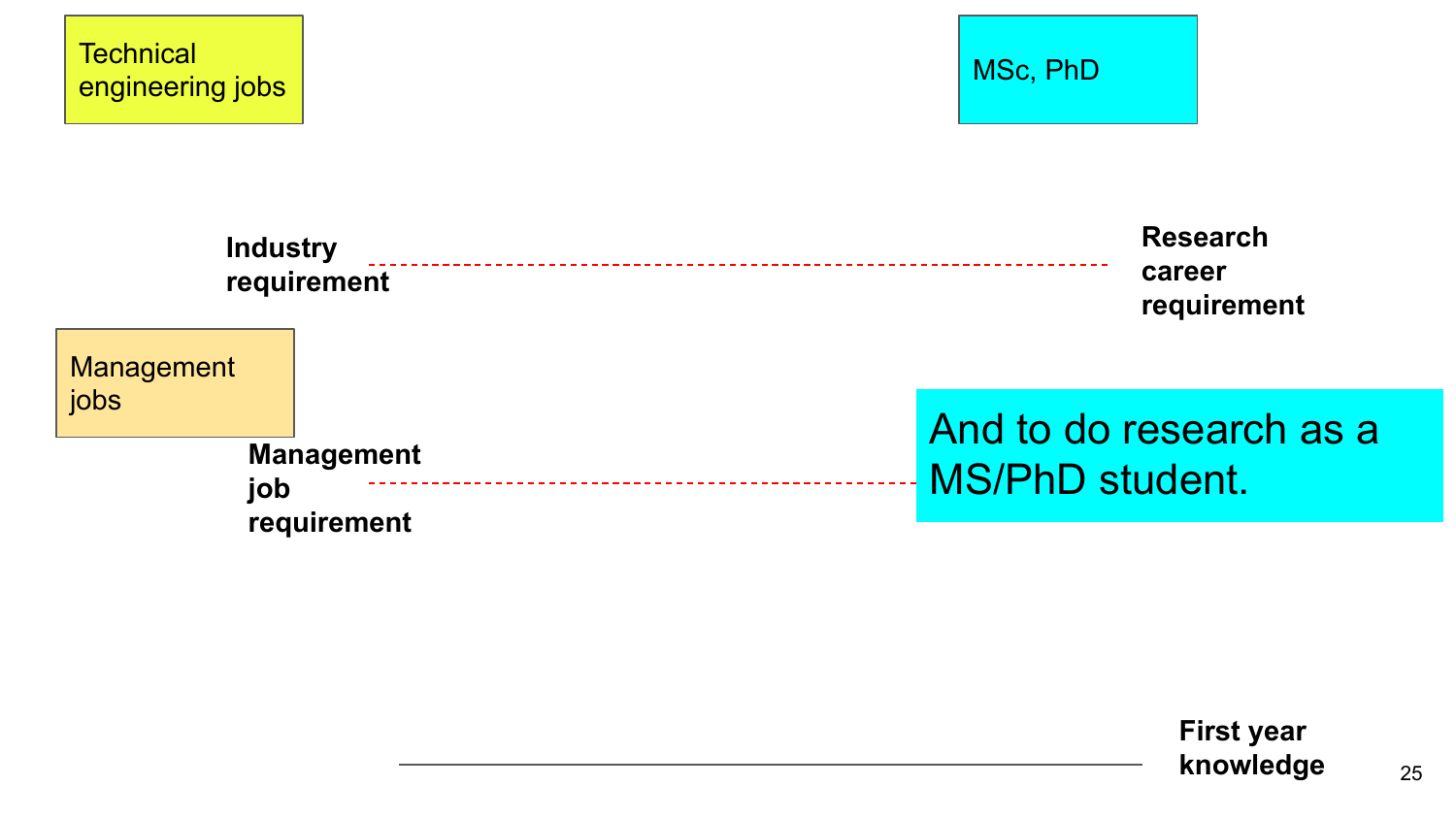



| Subject 1 | <b>First year</b> |
|-----------|-------------------|
|           | knowledge         |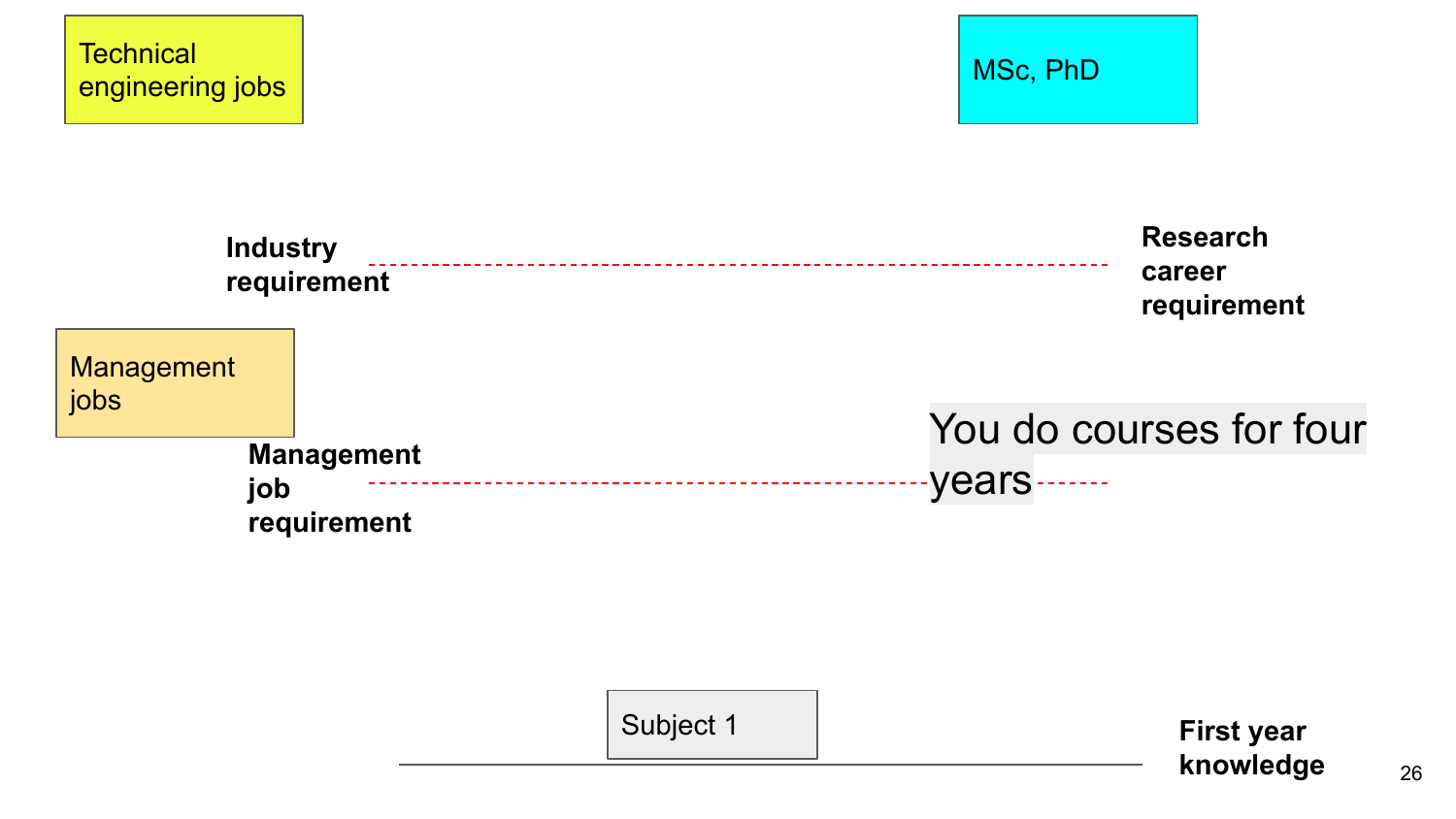

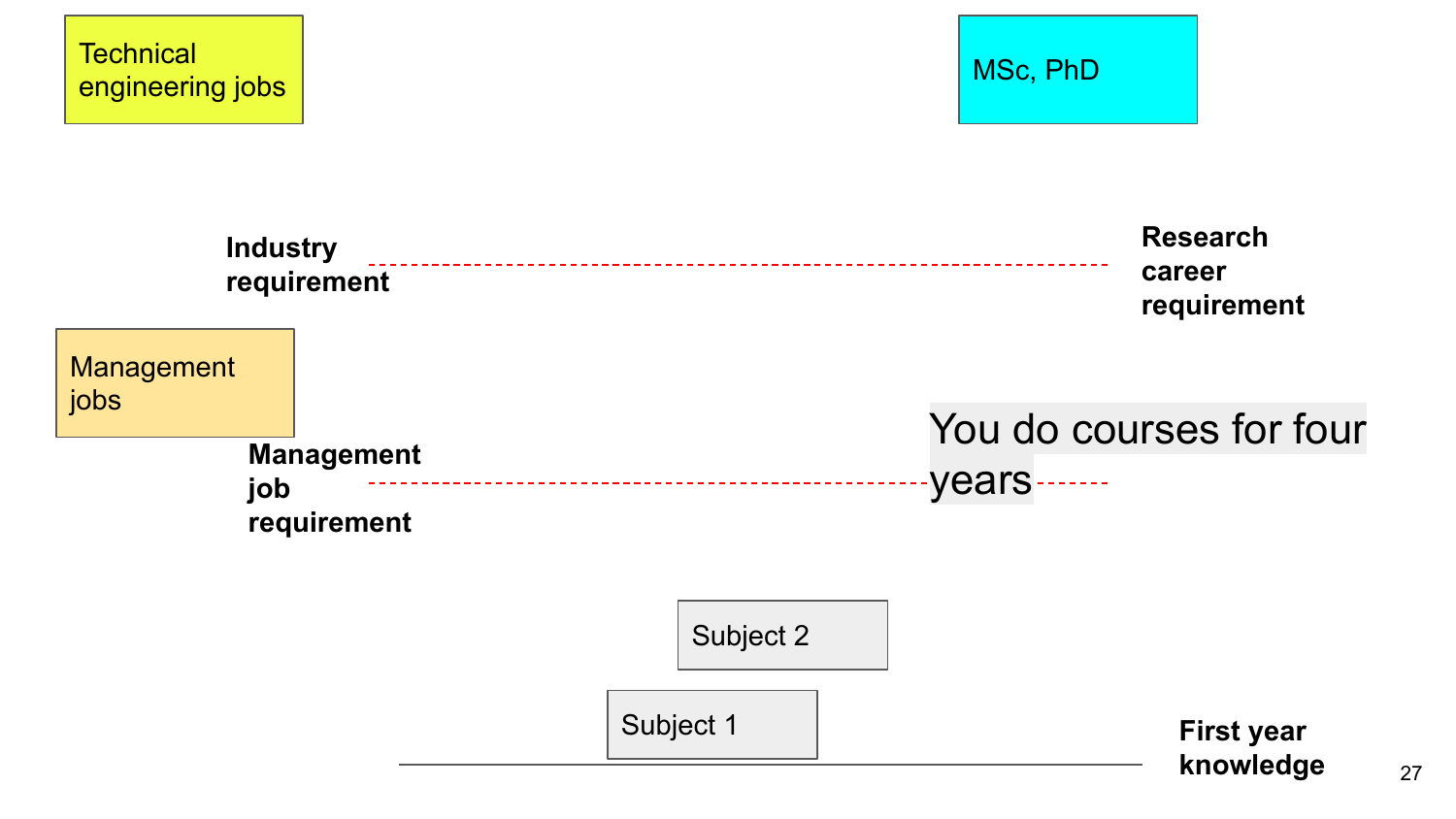

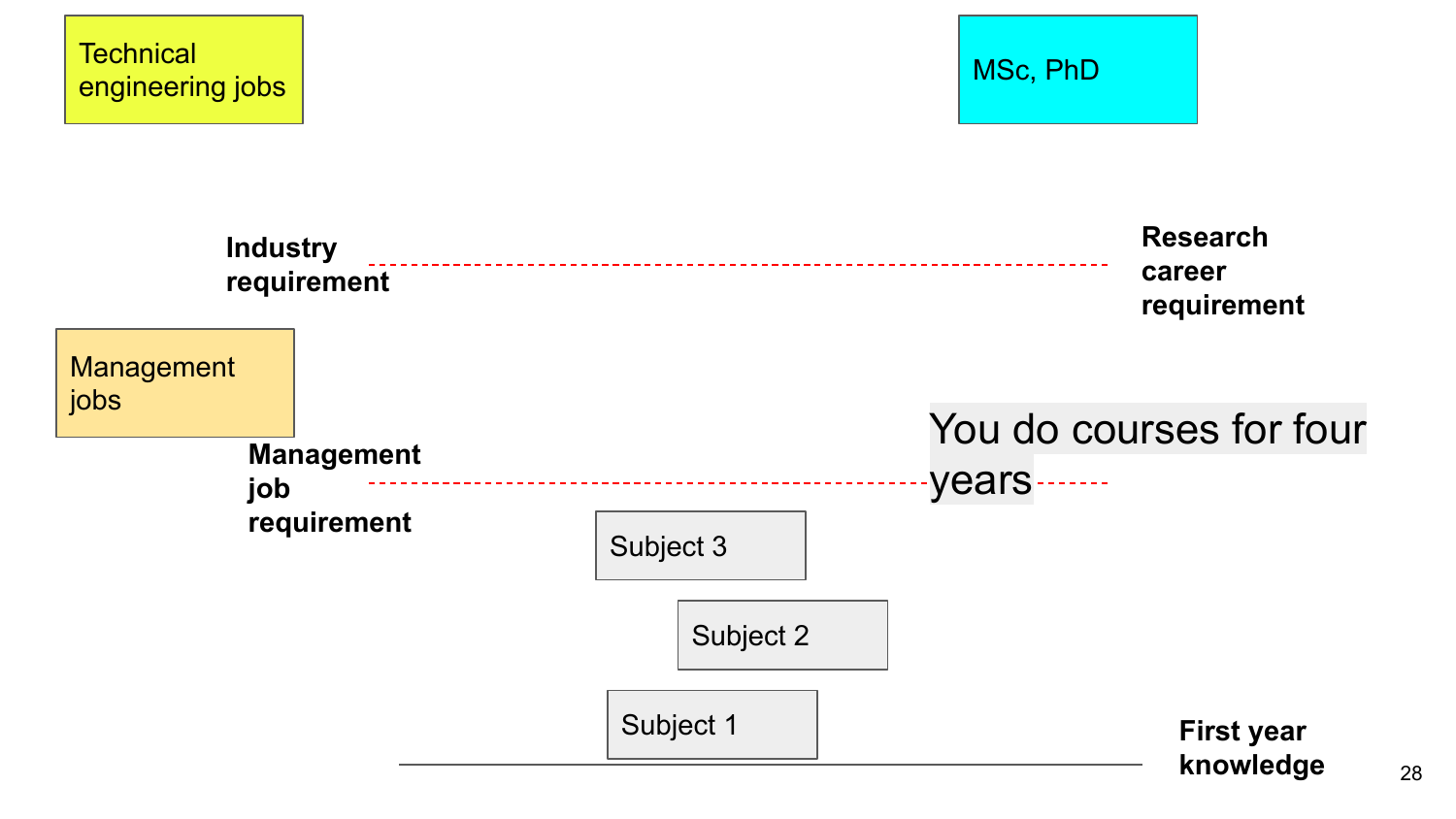

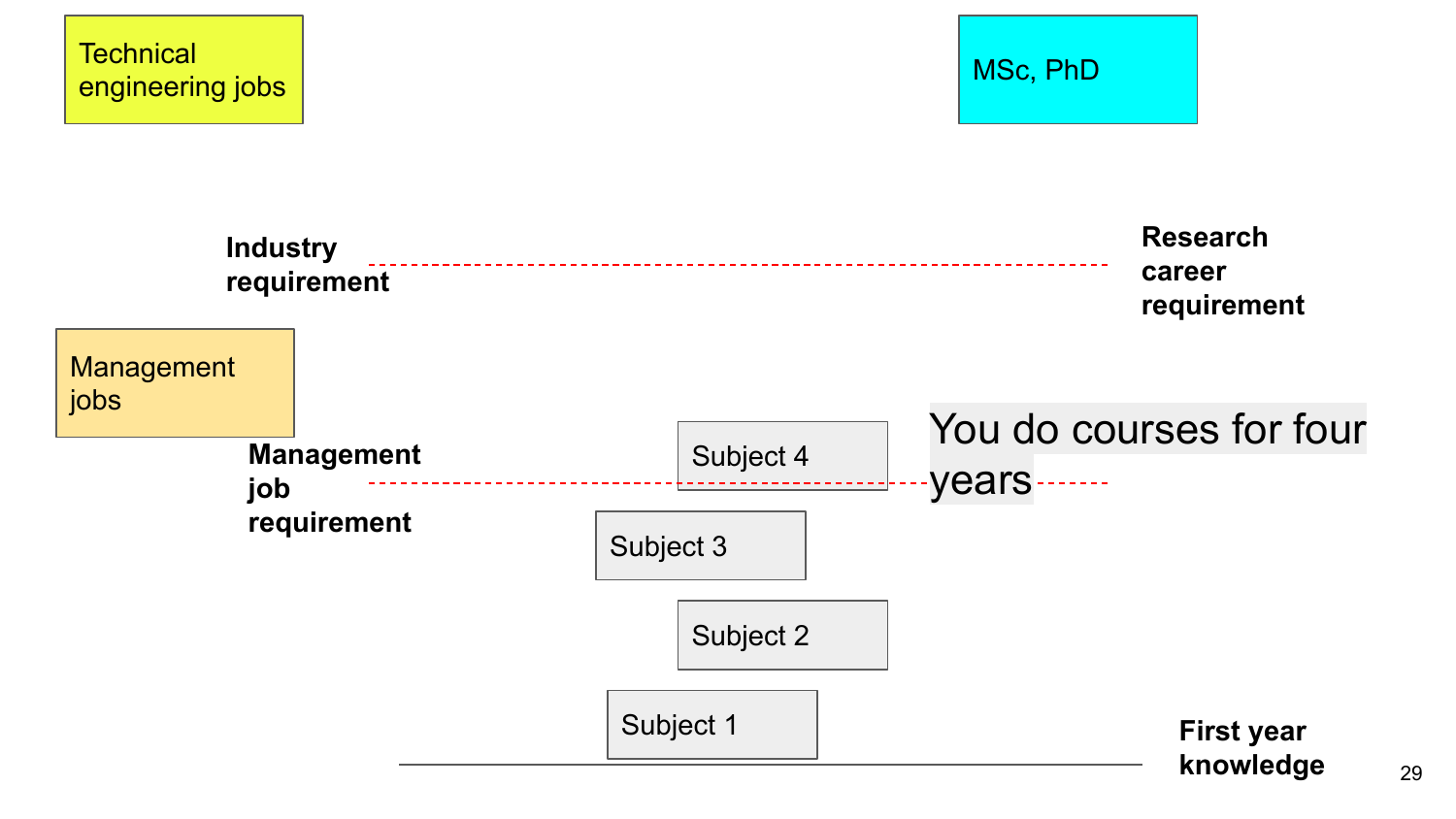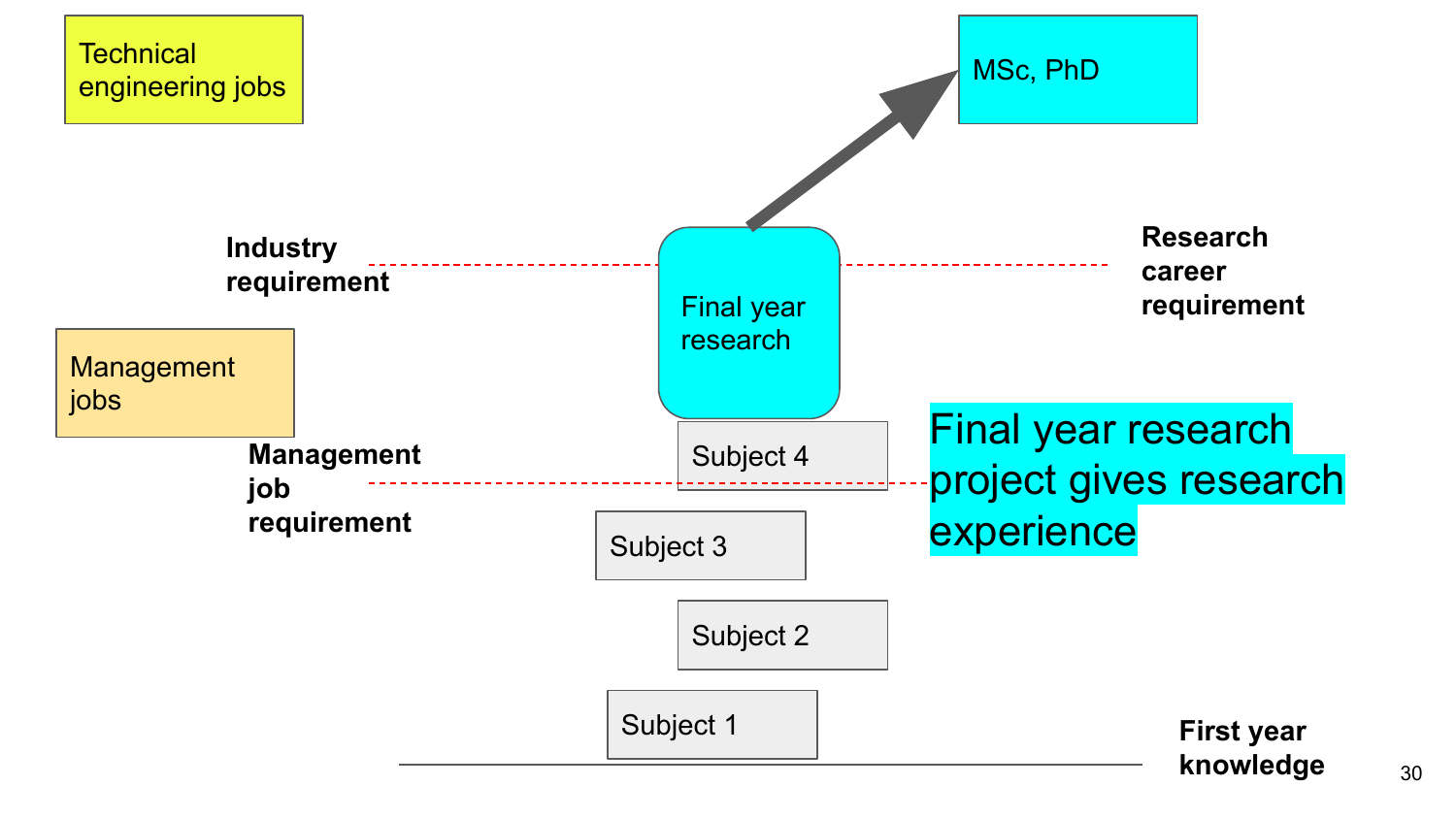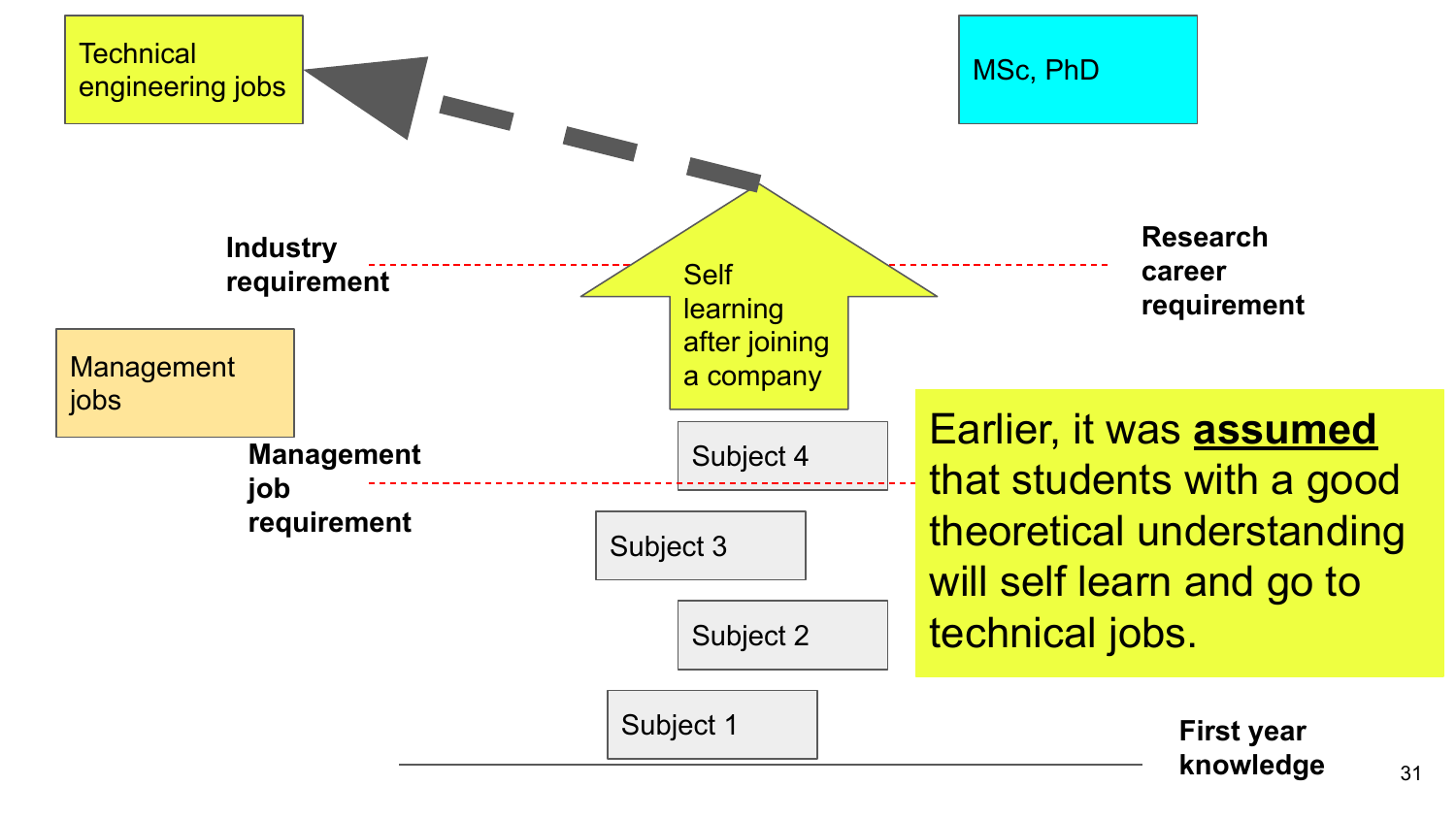

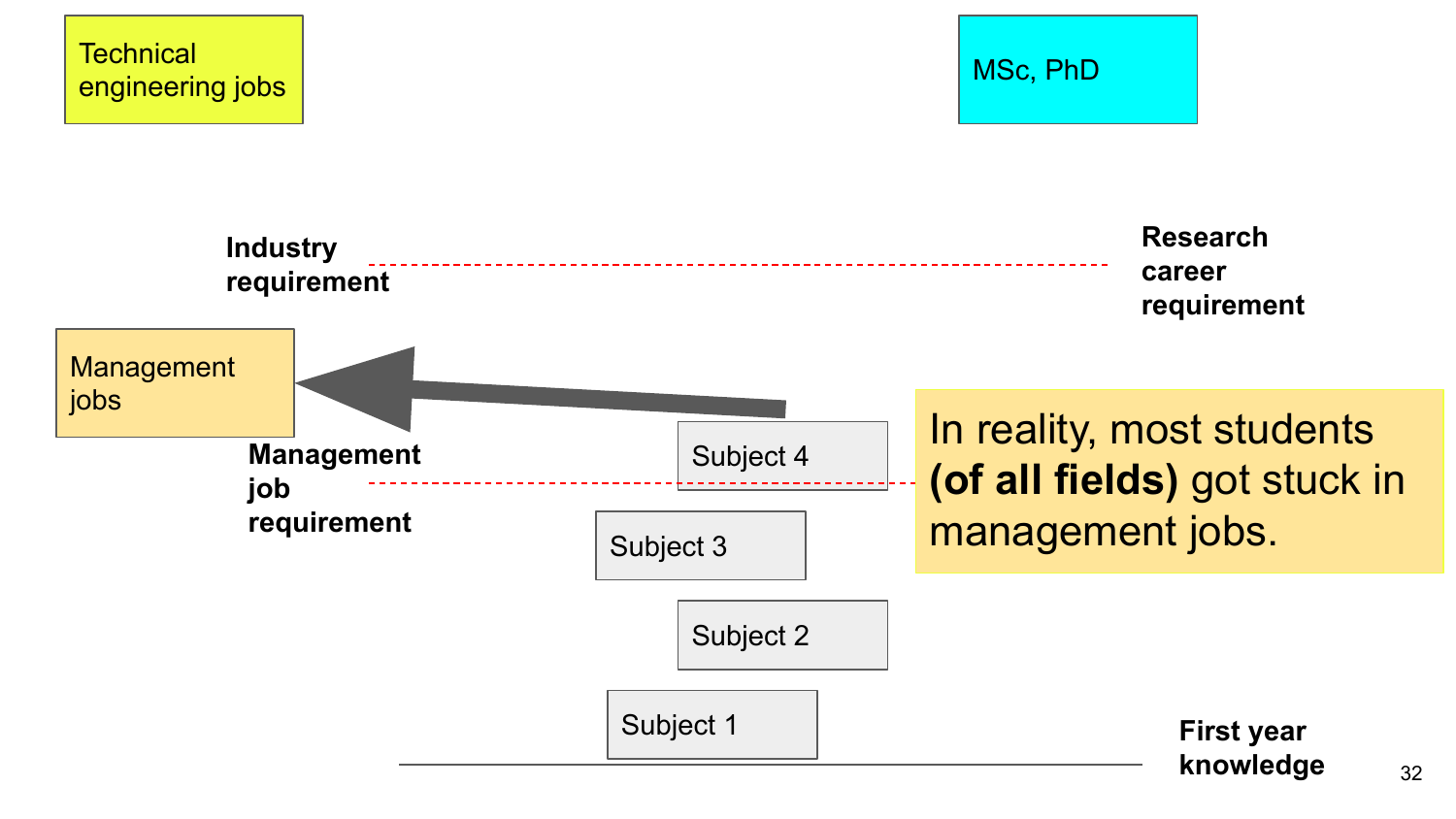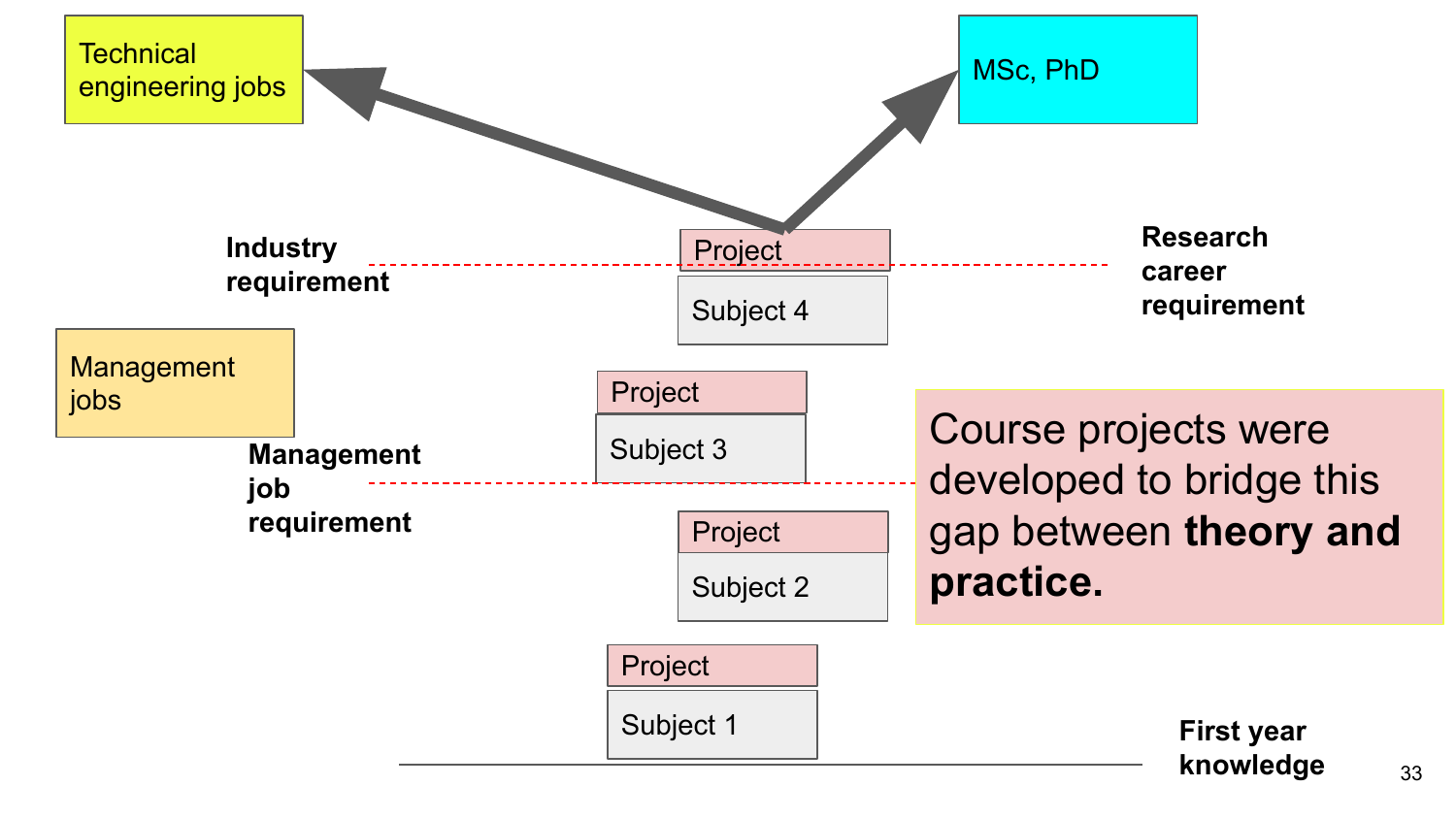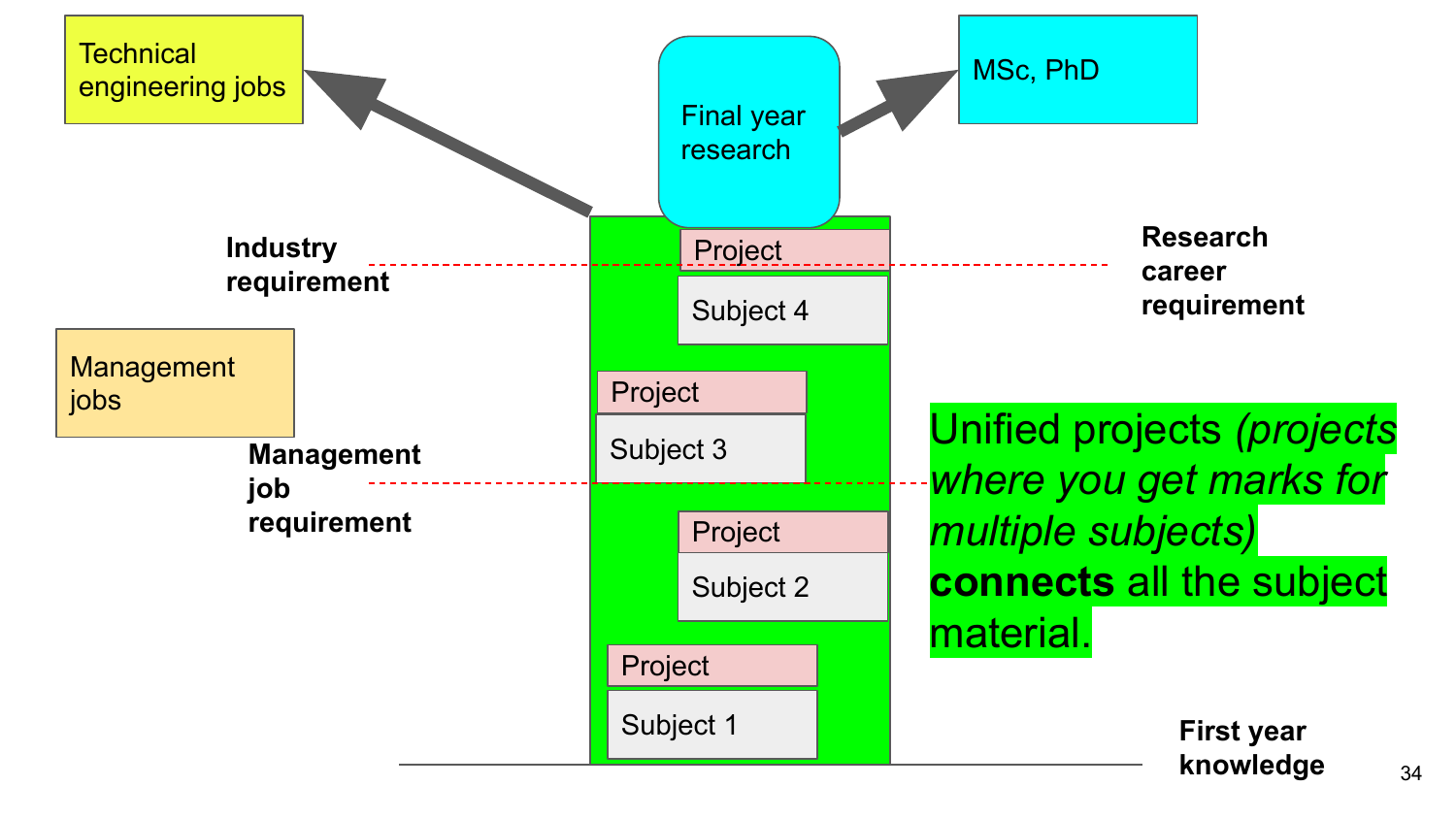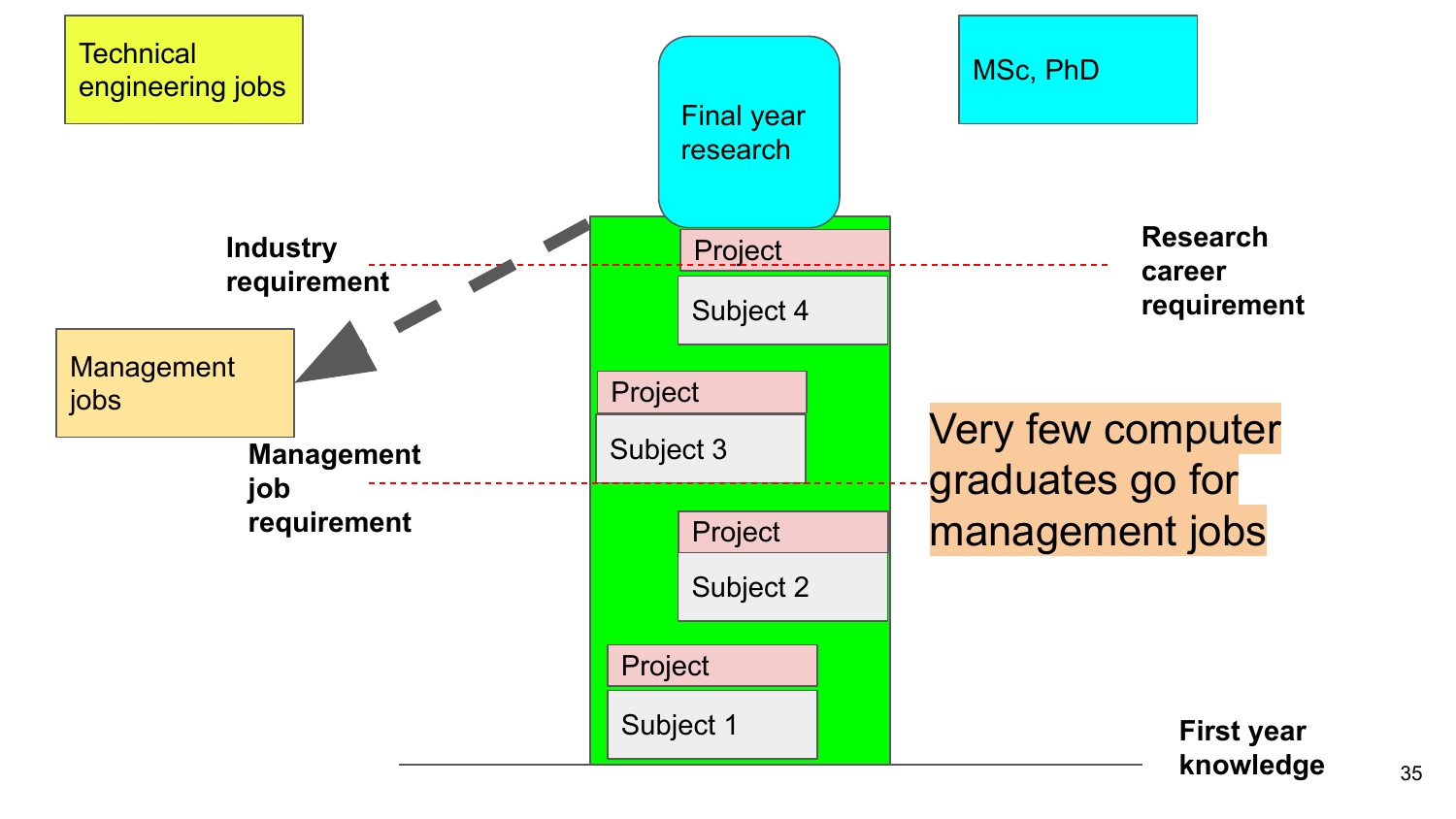### Subfields

### **● Core : (around 9 credits per topic)**

○ Programming, networking, electronics, computer architecture (processor design), mathematics

### **● Specialization with technical electives**

- Artificial intelligence / Machine learning
- $\circ$  Mathematics (+ pure CS)
- Software engineering
- Hardware engineering (processor design or embedded systems)
- Networking (communication)

These are just words. Pick the **subjects** and **projects** you want to do.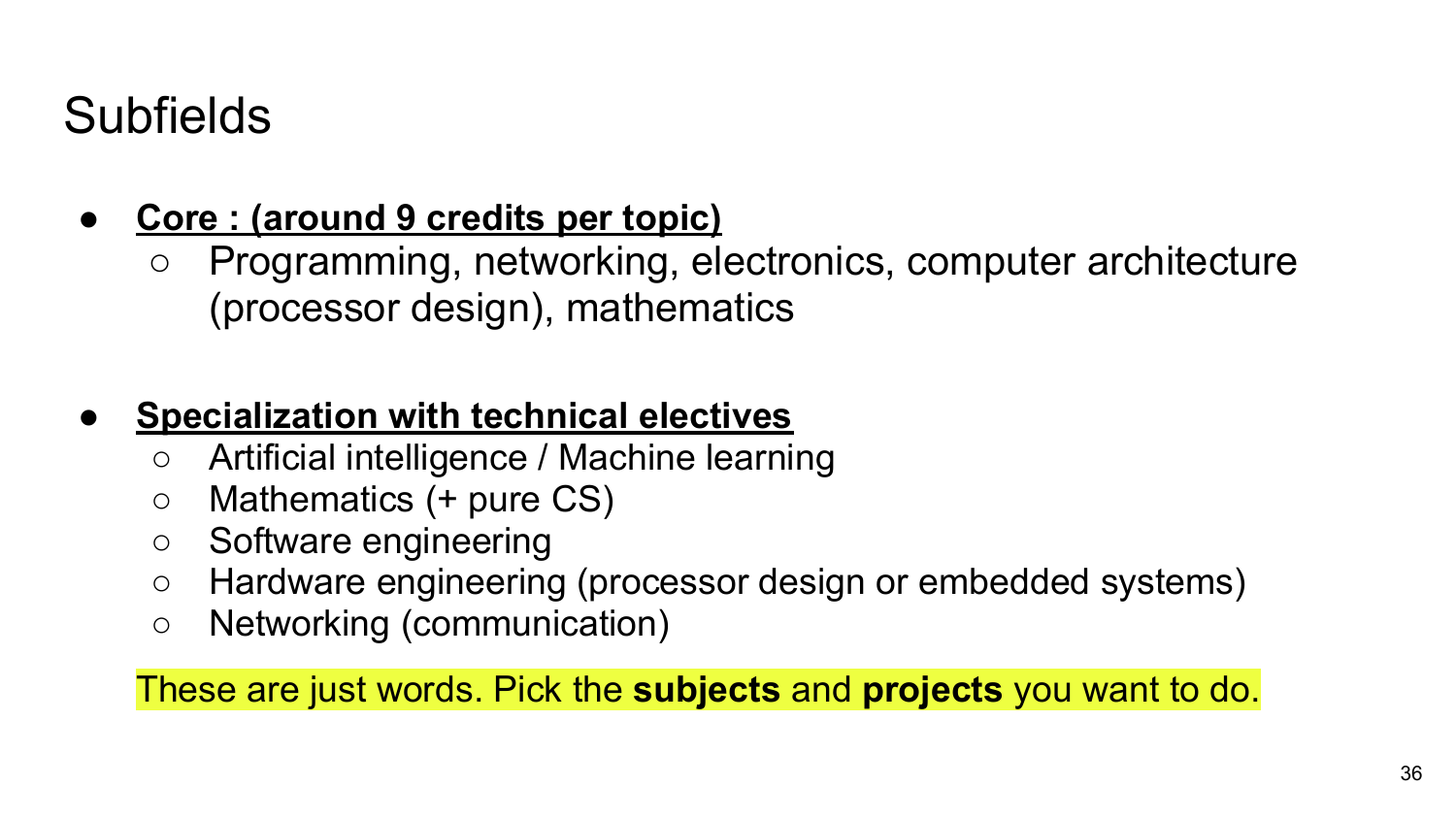### Where does bio-medical engineering (BME) fit in?

This is a popular question because unlike in Moratuwa, there is no specific bio-medical department in Peradeniya.

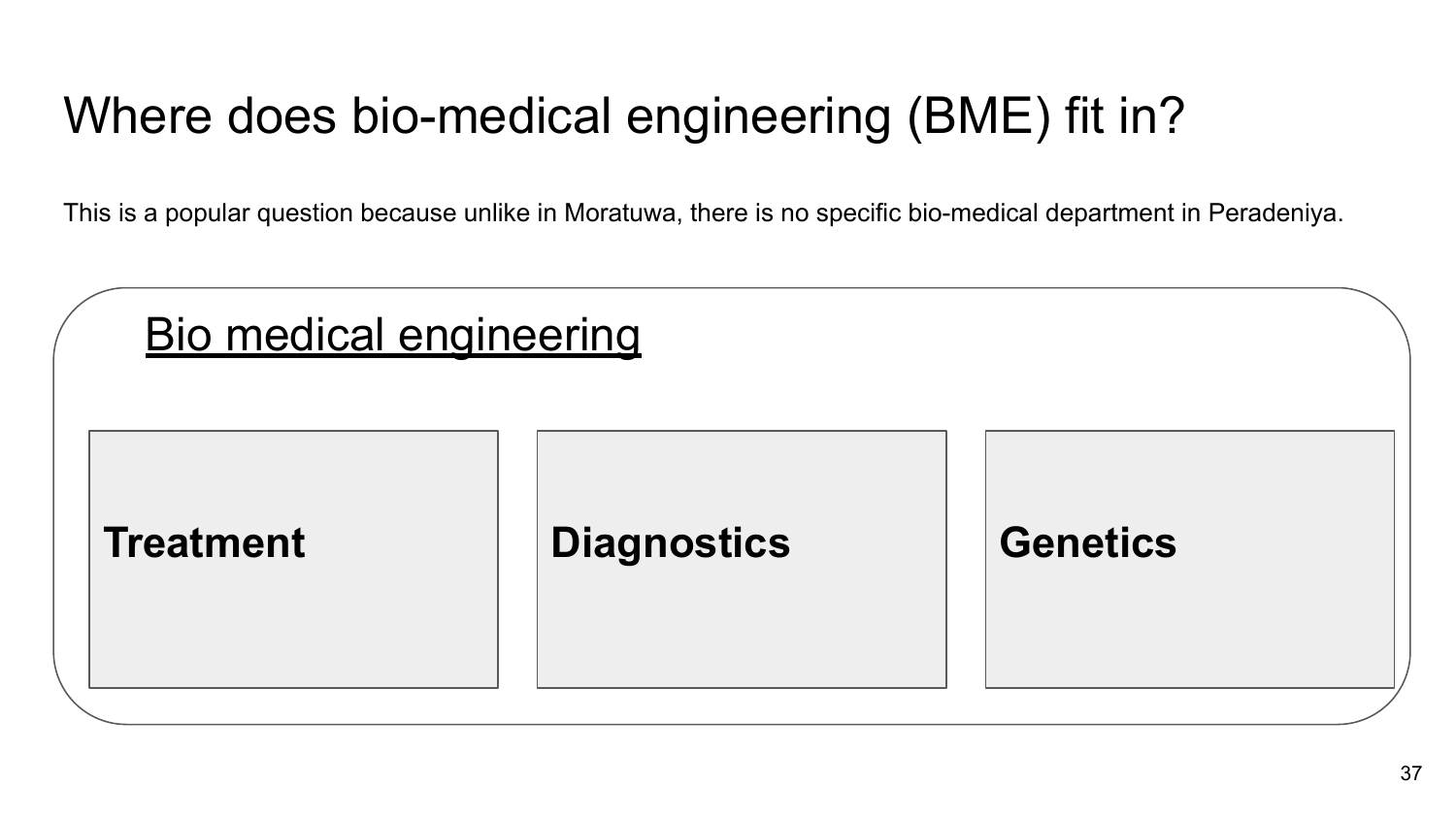

Usually, treatments are not designed by undergraduate institutions in Sr Lanka. It is difficult to find such research groups here.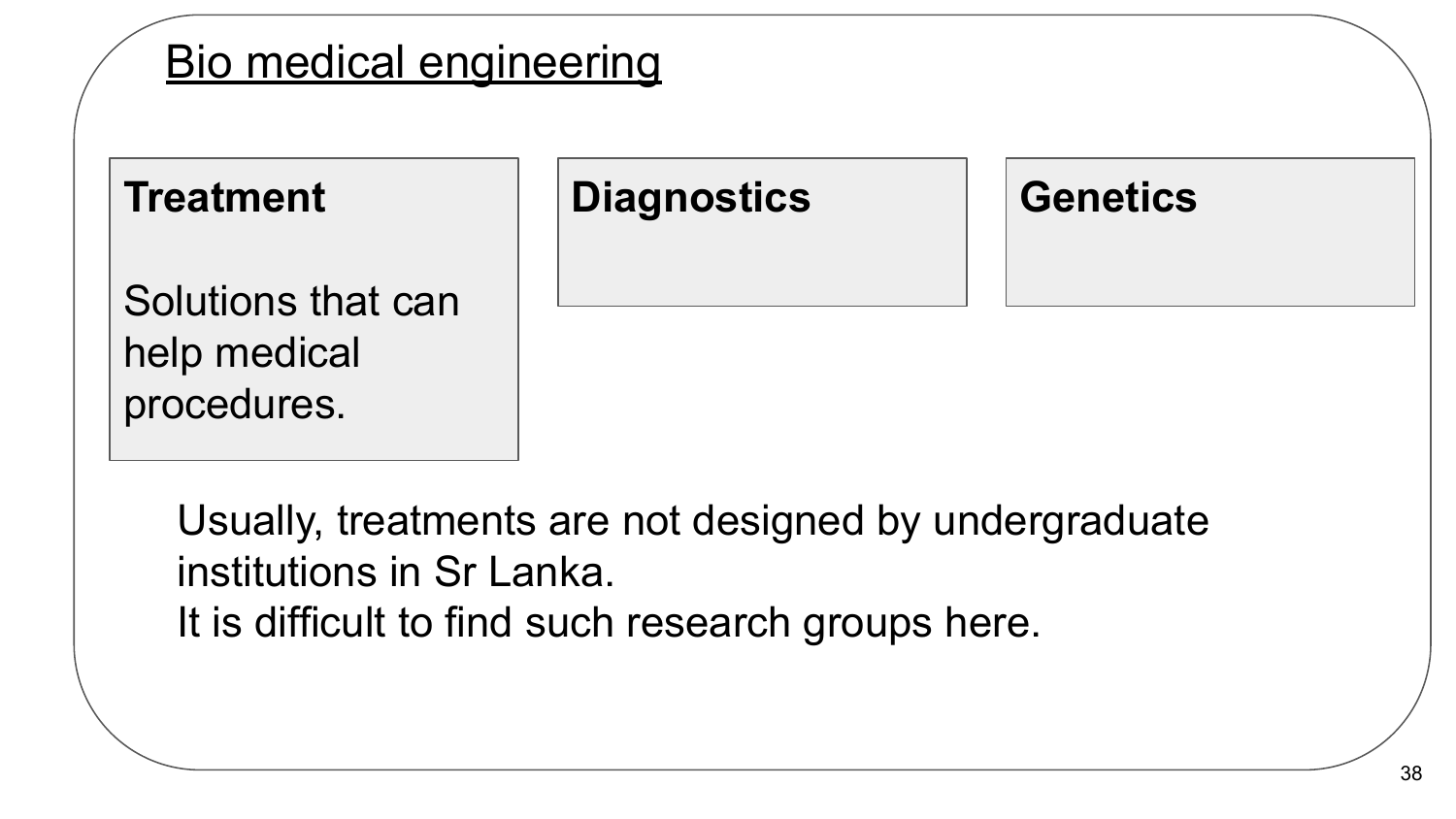

Usually, treatments are not designed by undergraduate institutions in Sr Lanka. It is difficult to find such research groups here..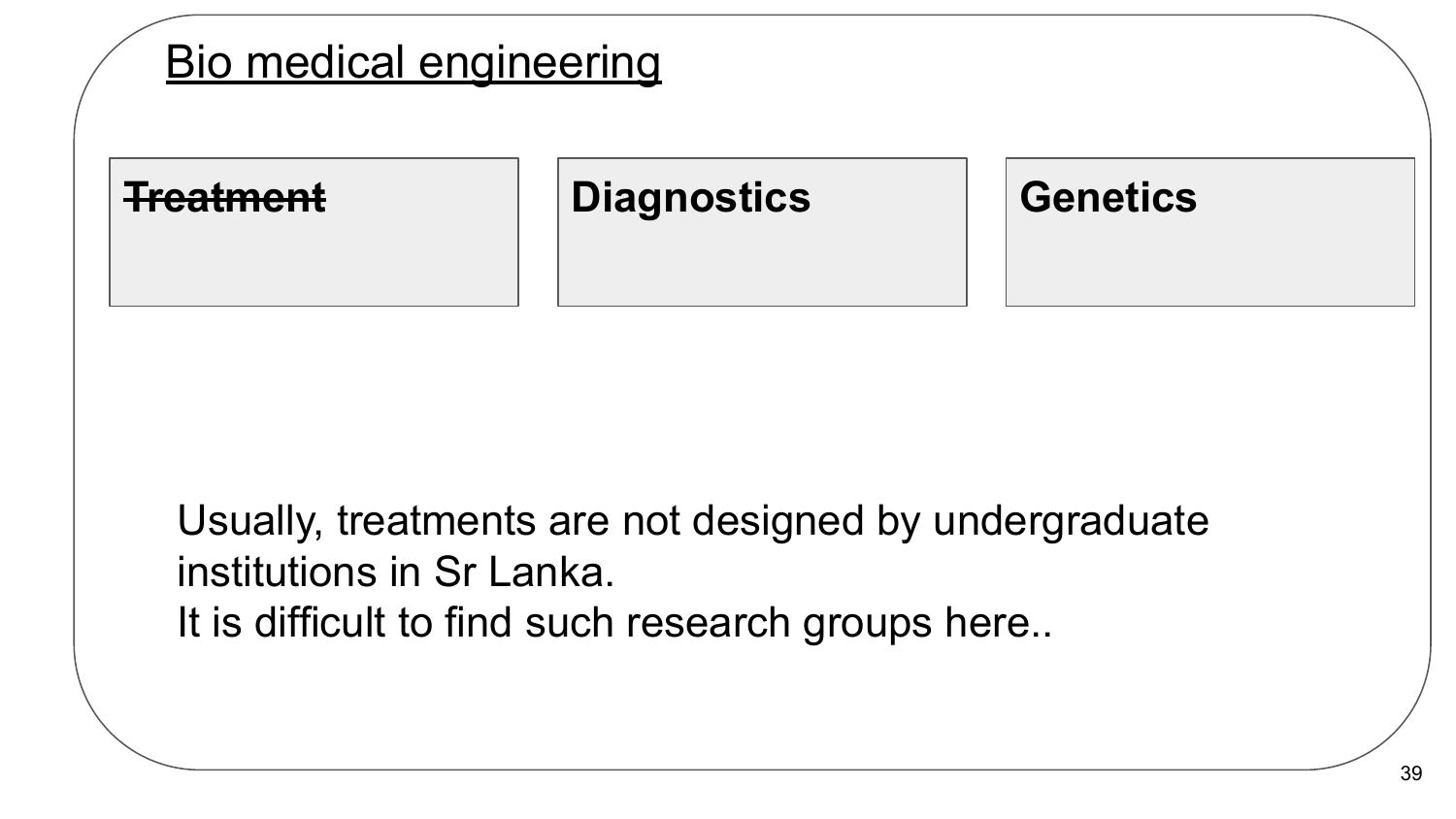### Bio medical engineering

**Treatment**

### Diagnostics **Genetics**

Sensors, developing equipment

Signal processing

Machine learning (to detect conditions)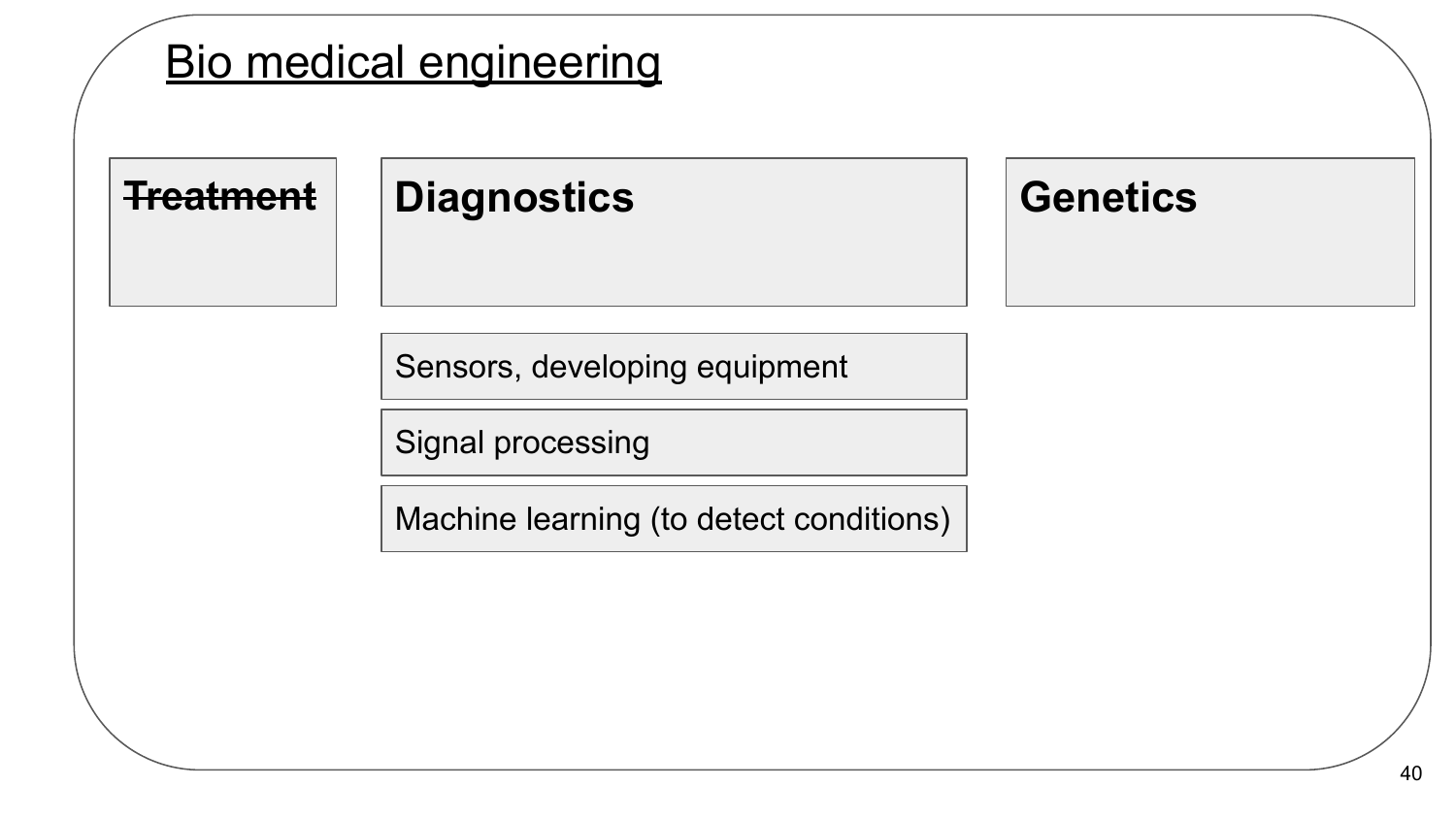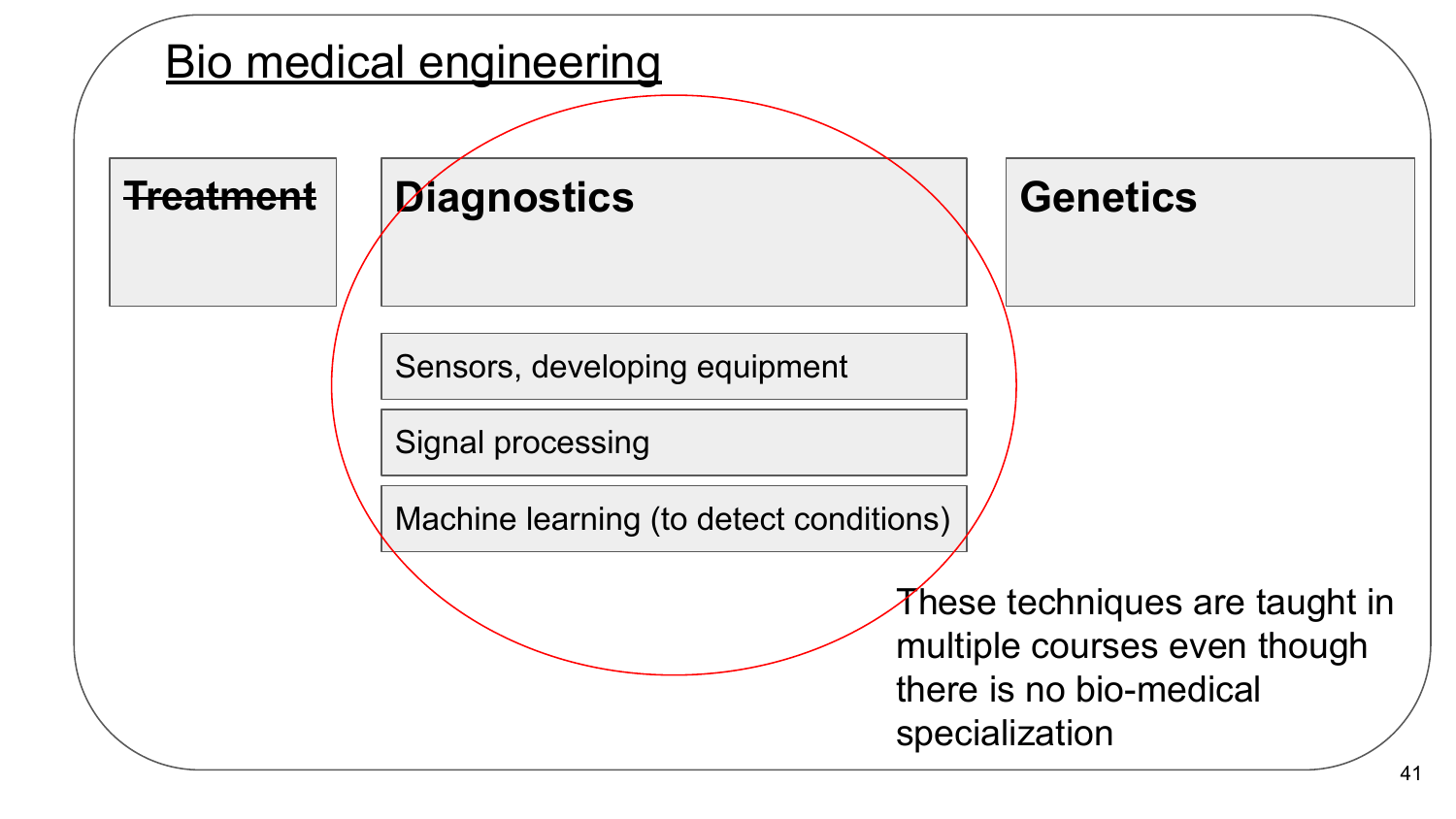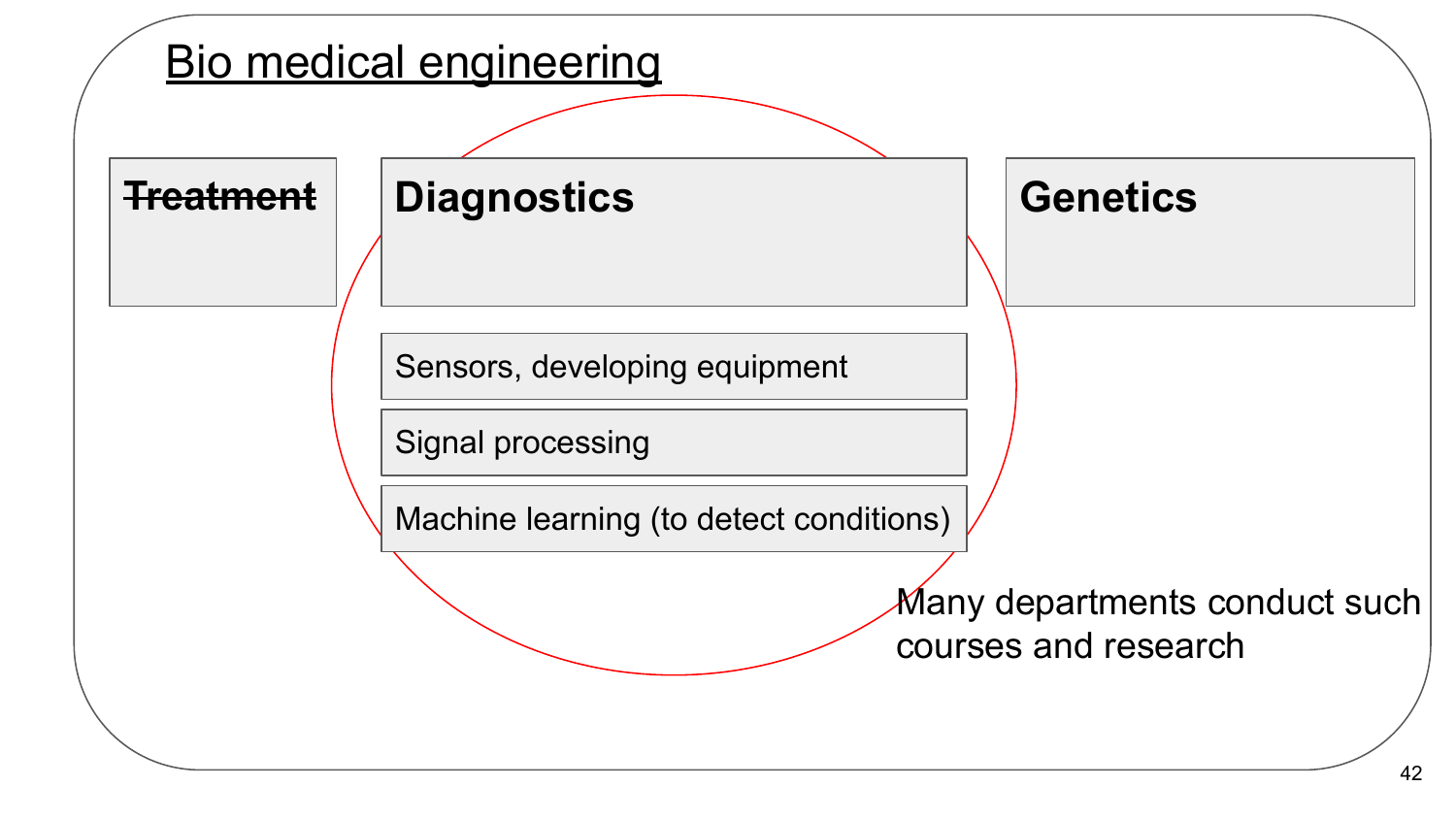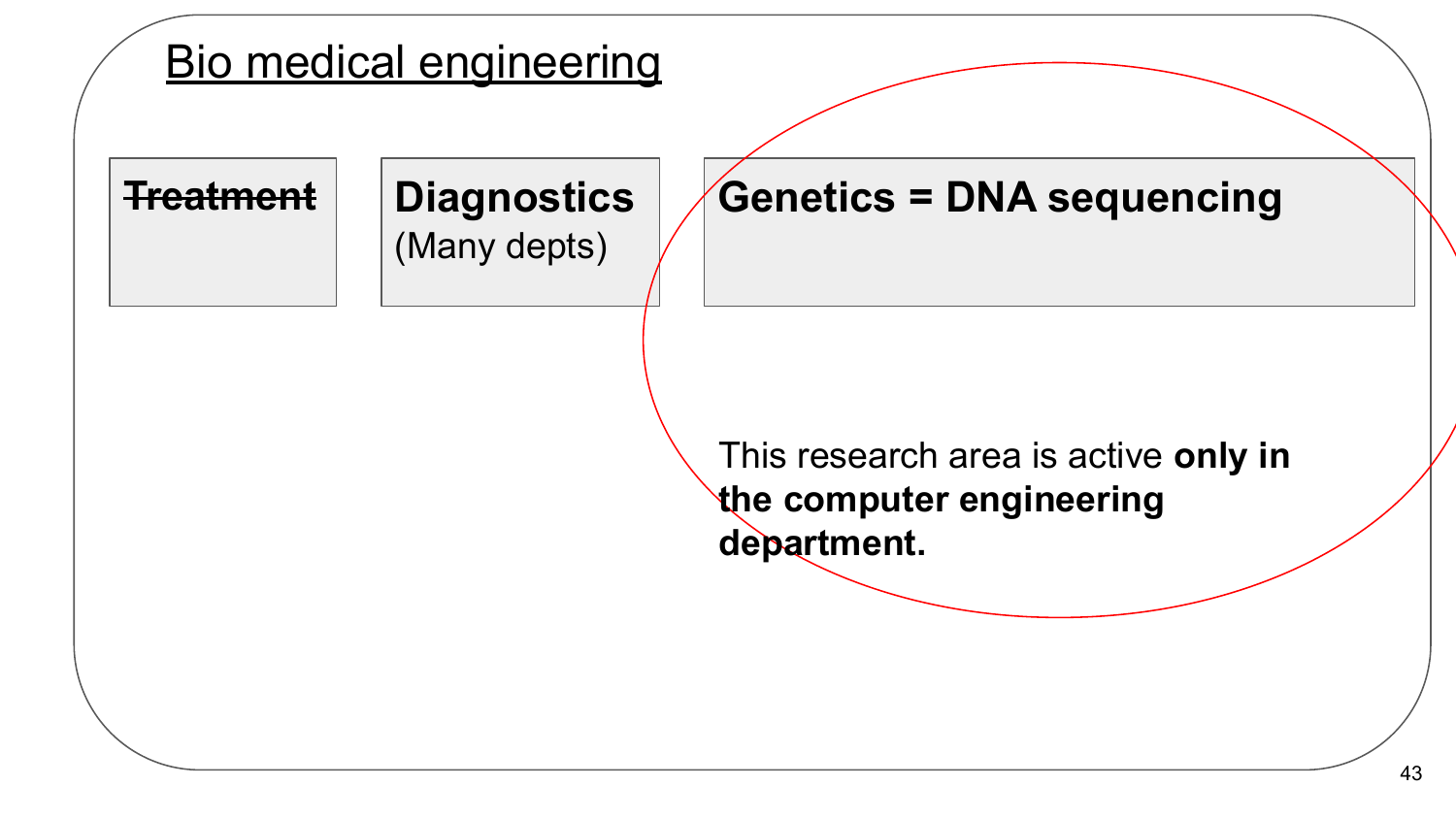### Bio medical engineering projects in the computer department (two examples)

### **Diagnostics / sensing** (Many depts)

#### An Ensemble Learning Approach for Electrocardiogram **Sensor Based Human Emotion Recognition**

by Theekshana Dissanayake **O**, Taxitha Rajapaksha **Rajapakshan Ragel** and I Isuru Nawinne

Department of Computer Engineering, University of Peradeniya, Peradeniya 20400, Sri Lanka Author to whom correspondence should be addressed.

Sensors 2019, 19(20), 4495; https://doi.org/10.3390/s19204495



Figure 1. SpikerShield Heart and Brain sensor.

### **Genetics = DNA sequencing**

(Computer department only)

#### Genopo: a nanopore sequencing analysis toolkit for portable Android devices

Hiruna Samarakoon, Sanoj Punchihewa, Anjana Senanayake, Jillian M. Hammond, Igor Stevanovski, James M. Ferguson, Roshan Ragel, Hasindu Gamaarachchi ⊠ & Ira W. Deveson

Communications Biology 3, Article number: 538 (2020) Cite this article



Fig. 1 Nanopore DNA sequencing and associated data analysis. A consumable flowcell containing an array of hundreds or thousands of such nanopores is loaded into the sequencing device (e.g. MinION). Ionic current (in pico amperes) is measured when DNA strands pass through nanopores to produce the raw signal, which is eventually basecalled. The base-called reads are then aligned to a reference genome. The raw signal is then revisited during the polishing step. Images of nanopore devices are reproduced with permission from ONT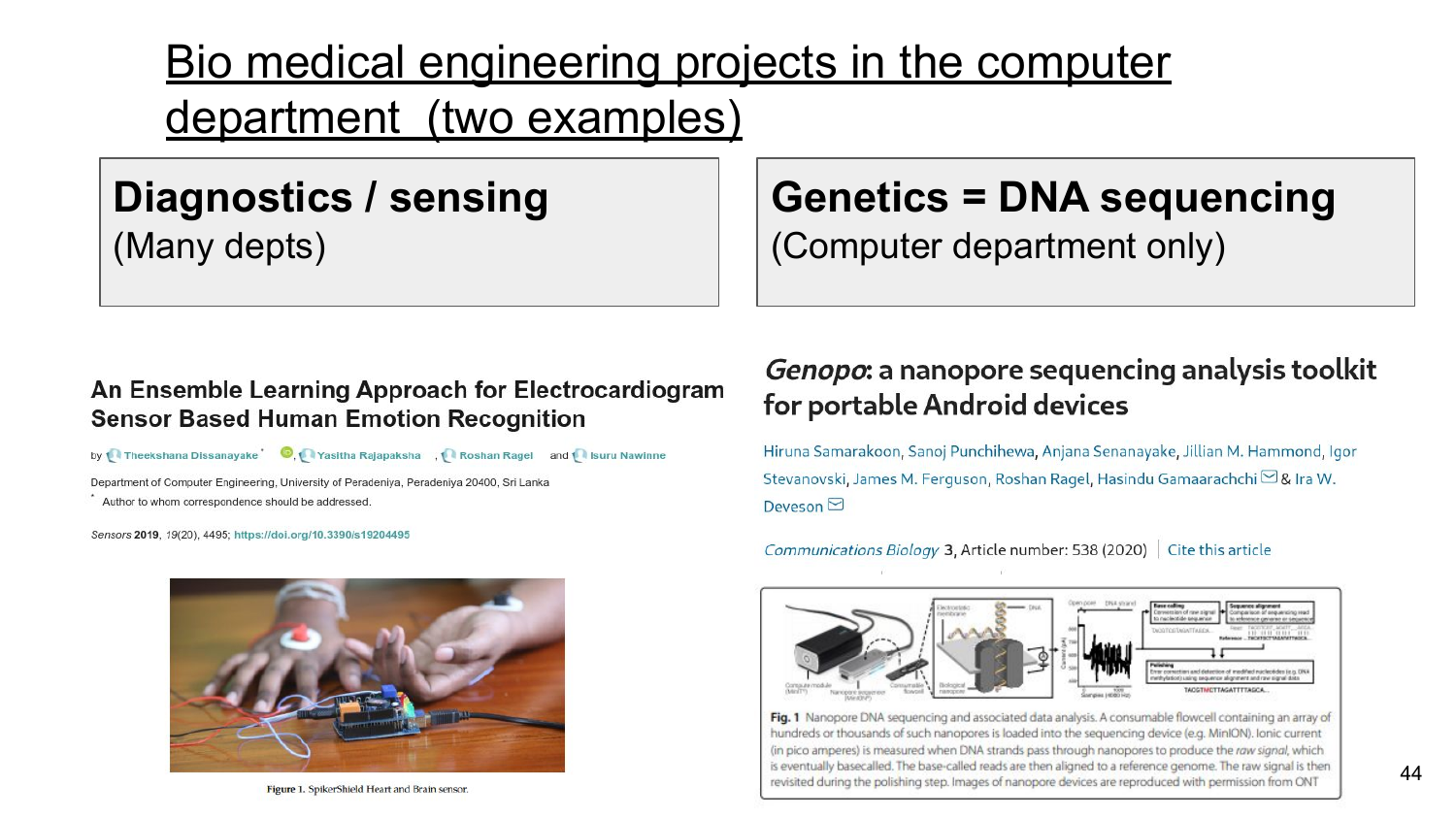### Collaborations with other departments

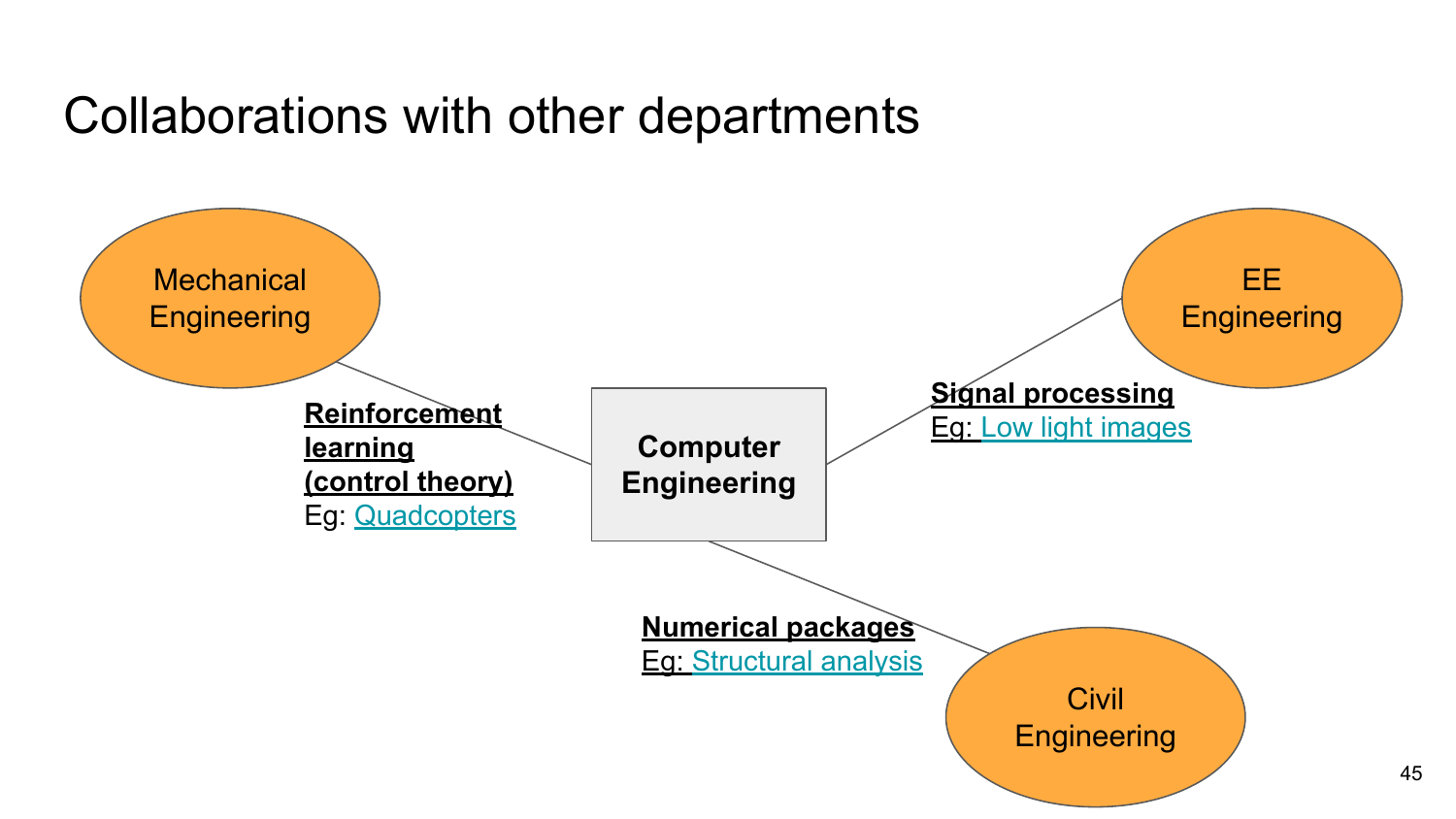# **Computer engineering graduates in the industry**

By [Chandima Samarasinghe](https://people.ce.pdn.ac.lk/students/e14/305/) [2021 May 1]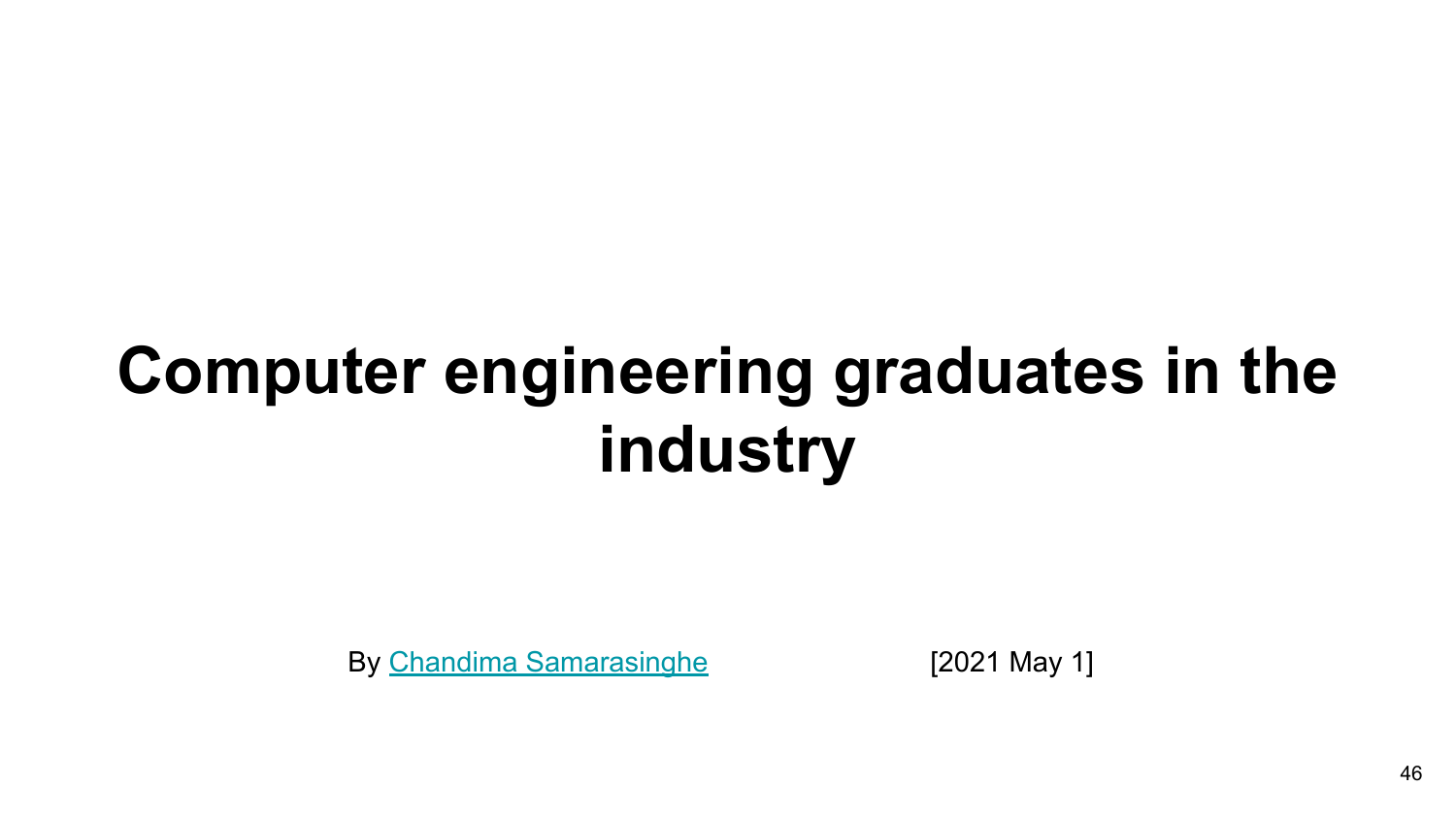First job types (E14 as of 01/05/2021)

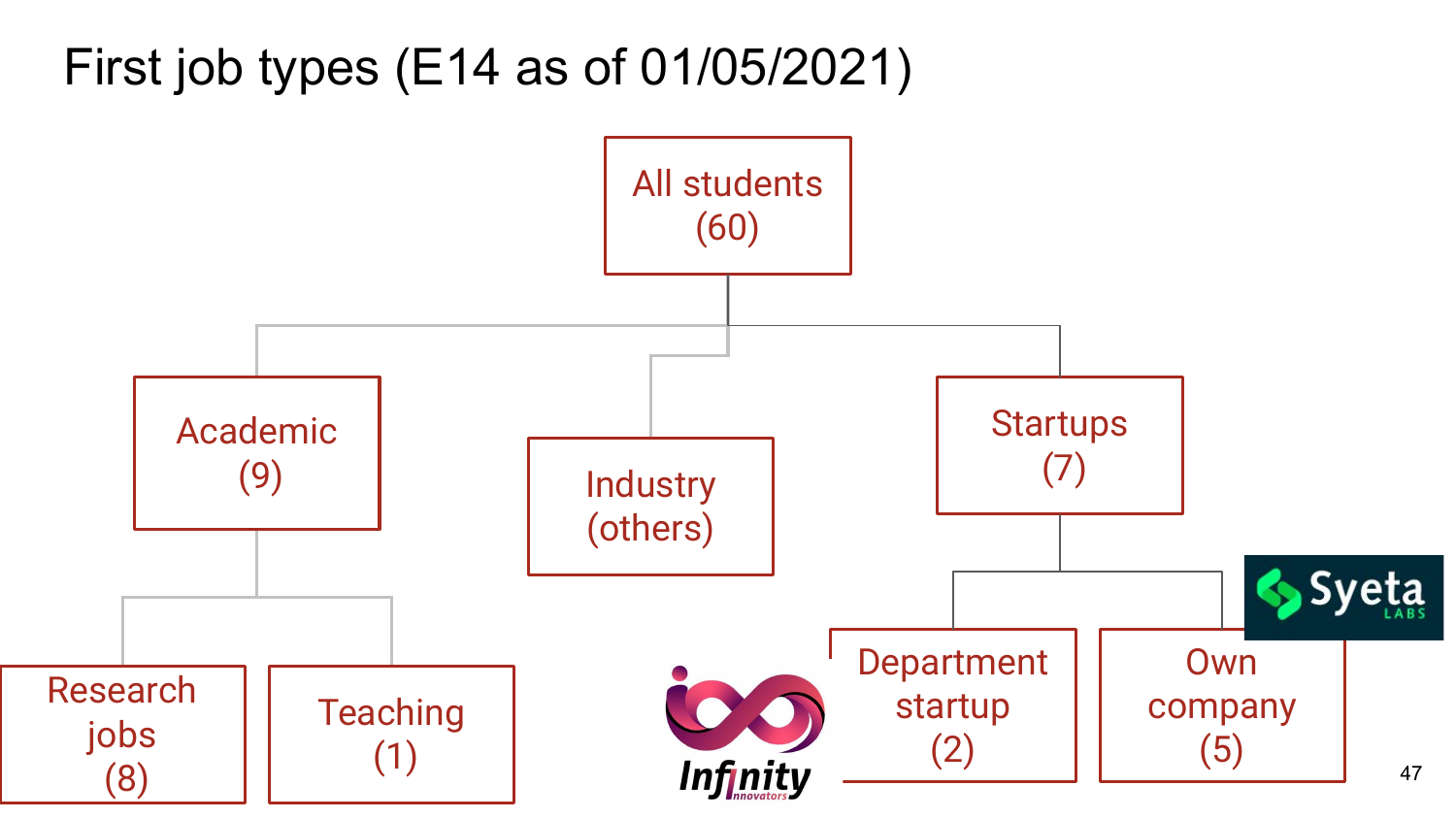### Job availability and starting salaries

- Computer has been the only field with **100% job guarantee** for many years.
	- *○ We know for sure about E12, E13 and E14.*
- The **highest, average and minimum salaries** of computer students have been higher than everything else for many years.
	- *○ We know for sure about E12, E14 and E14.*
	- **○ Highest 200,000+, average 160,000, minimum 130,000.**

### **This is not after analyzing everyone's salaries.**

● Keep your LinkedIn profile updated. Do diverse projects, follow online courses and get certified. You will be constantly receiving attractive job offers without even applying.

> 48 The salary numbers are from 2021. Reach out to to me if you want to talk about the current situation in the industry.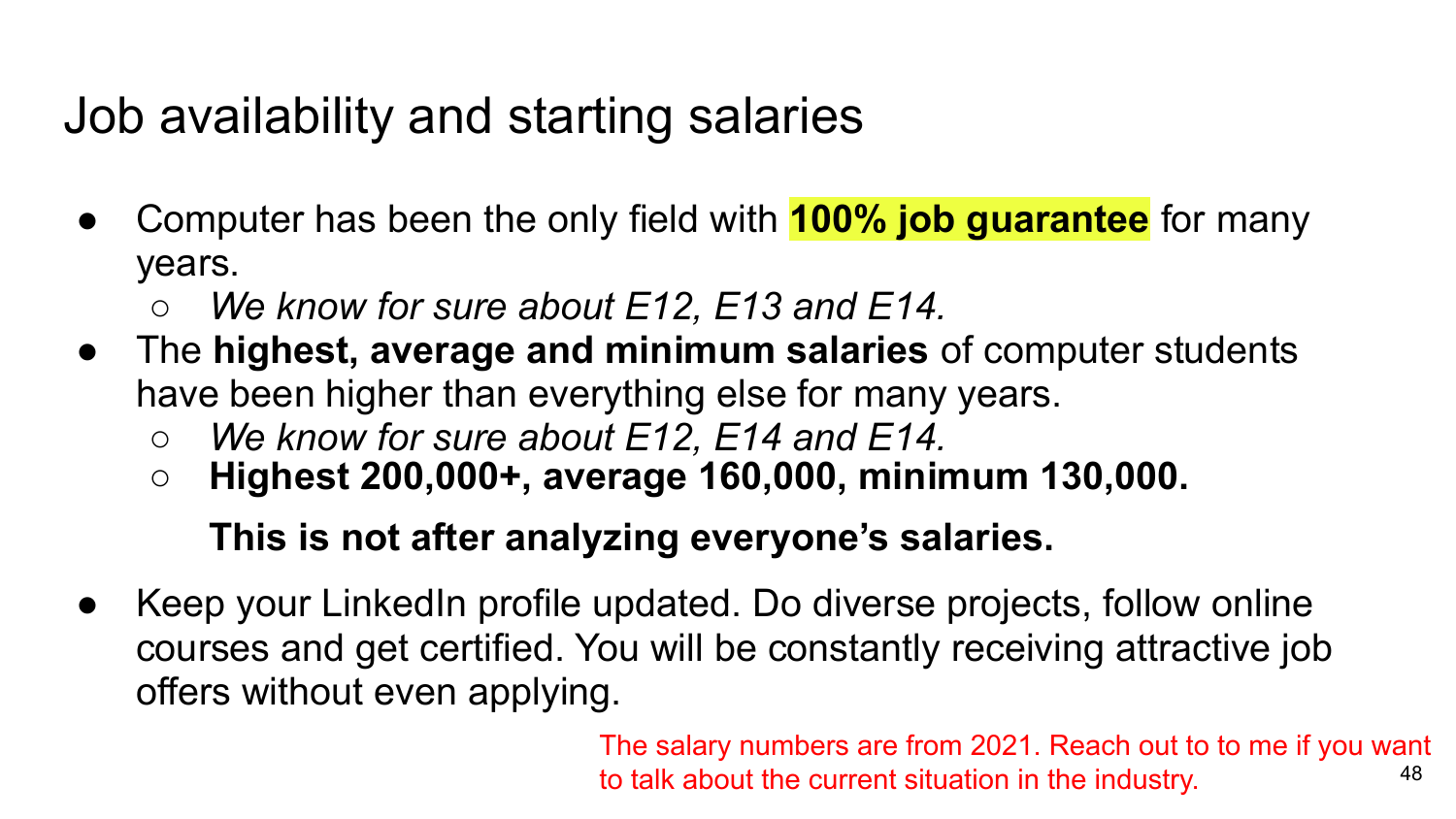### Software - Hardware split (in SL jobs) + Networking

- 1. FPGA / High Performance Computing Paraqum, LSEG
- 2. Networking SLT, Mobitel, Banks, LEARN
- 3. IoT Codegen, Dialog
- 4. HDL / Digital Design Synopsys
- 5. Firmware Development Zebra Technologies
- 6. Cloud Infrastructure (AWS/Azure) Almost all the software companies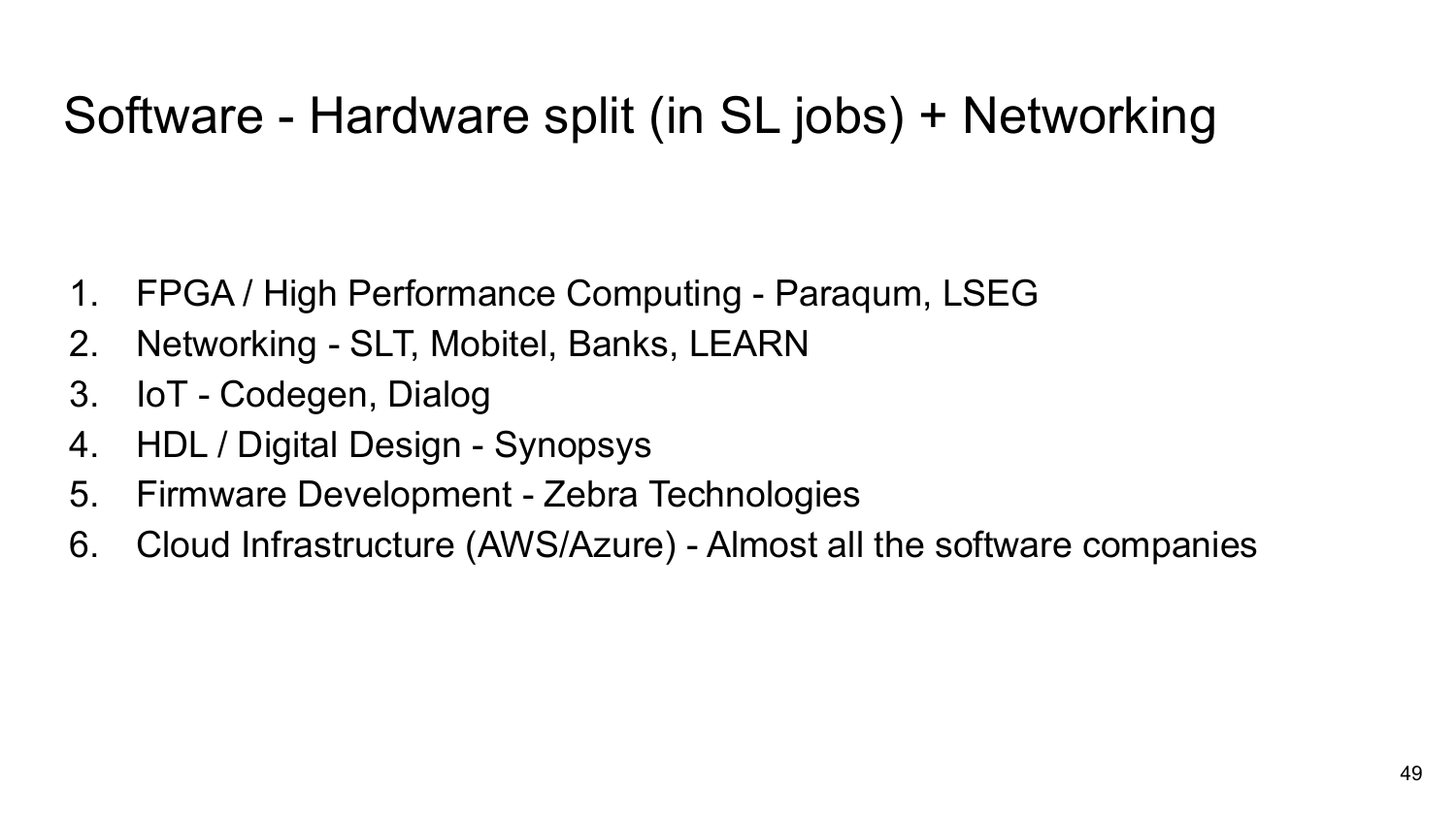### FAQ : How stressful is software engineering?

- In some jobs, the engineering team has to deal with the questions raised by the clients. If your company is a multinational company, you may have to solve/answer them adhering to the guidelines quickly. (this is highly depend on the company, team you are working)
- Anyway, most of the software companies use agile scrum process. So, all you have to do is complete the tasks you are assigned within the time frame. So, you can take days off if you want as long as the task will be completed by the deadline.
- They organize multiple programs/events to relieve stress. Some companies even pay allowances in this WFH situation to participate in programs to improve your both mental and physical health.
- Finally all of them boils down to one thing! Handling stress is common for anything you do. If you love what you are doing and/or you get a proper compensation that's what all matters. You have many options if you do computer engineering, so you can always pick a job which gives you more freedom. But you will have to always make a trade off between freedom and money!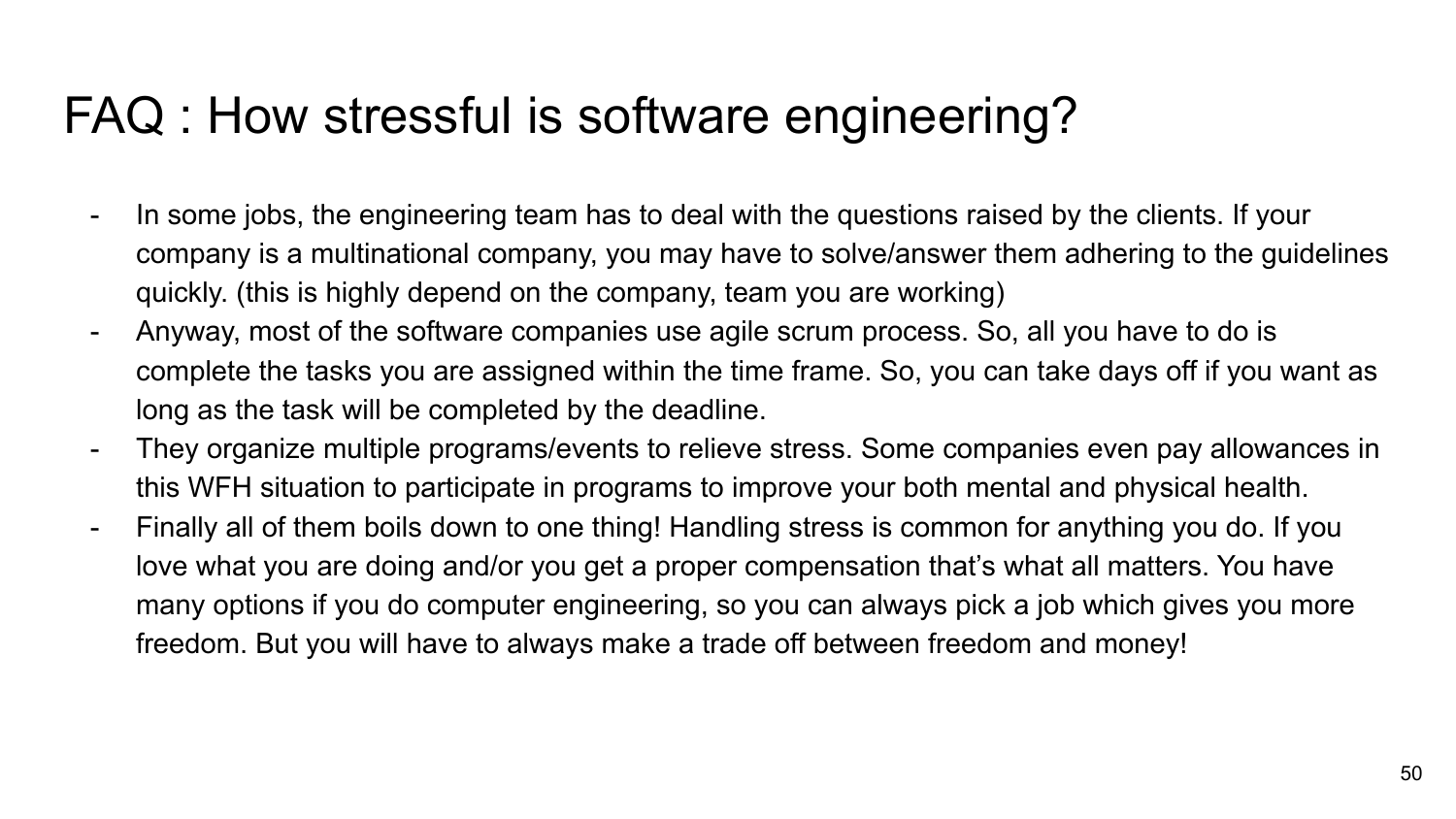### FAQ : Why do many software engineers retire early?

- With the experience, you will get promoted, you will have to deal with the people management responsibilities. So you will not be doing just coding for the rest of the career.
- What we see is, with the experience, senior software engineers (Tech Leads) see more opportunities to grow themselves rather working for a company. So they usually start their own businesses or startups. Some of the biggest companies are born in that fashion in Sri Lanka.
- With enough experience, you have the option to be a full time freelancer, individual contractor or a consultant.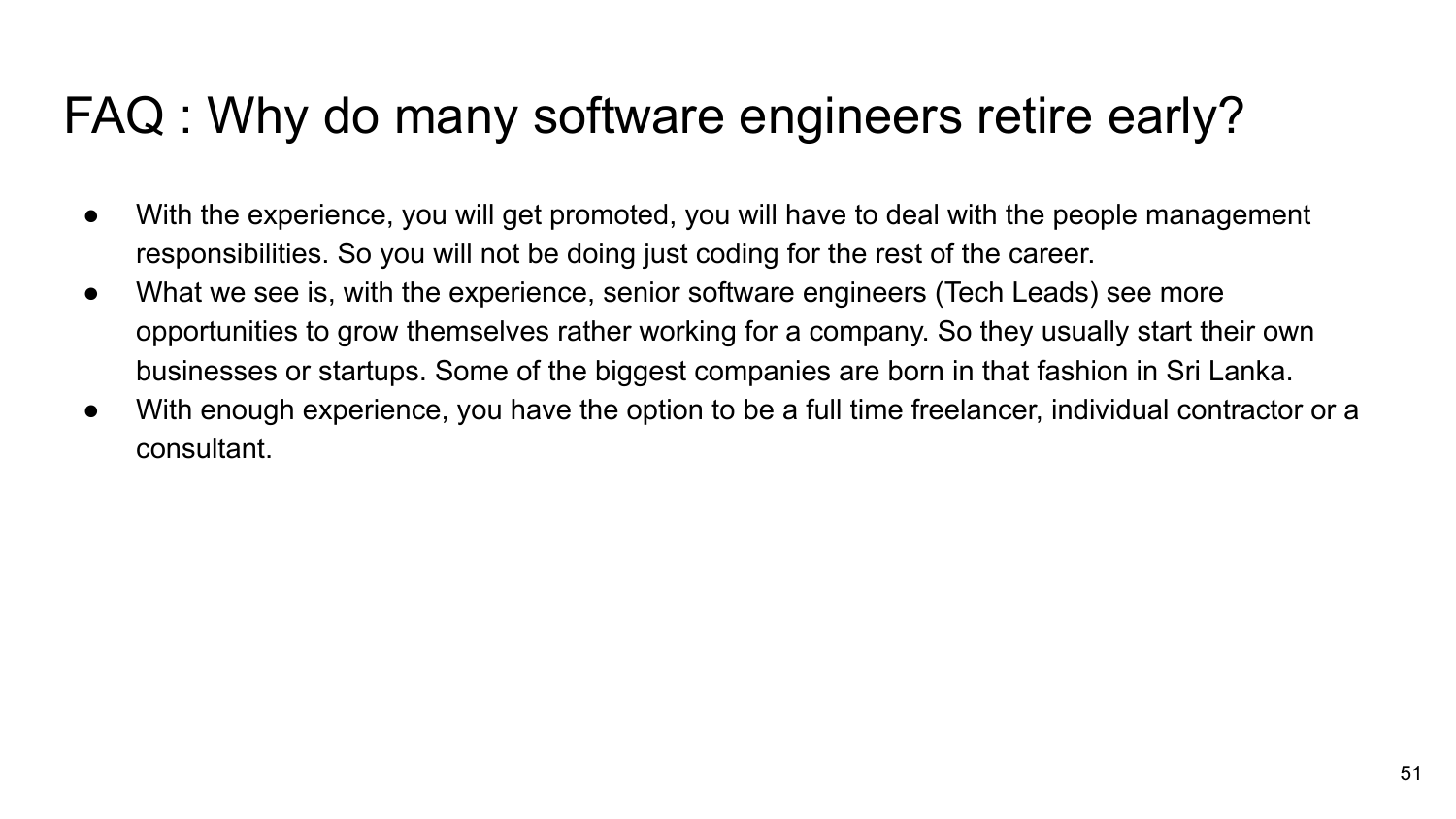### Comparison to other degrees (CE, CSE, IT)

### **"CS vs CE? Which is better?"**

● Just check their course curriculums. Some degrees only focus on the **latest technologies** rather than the fundamentals.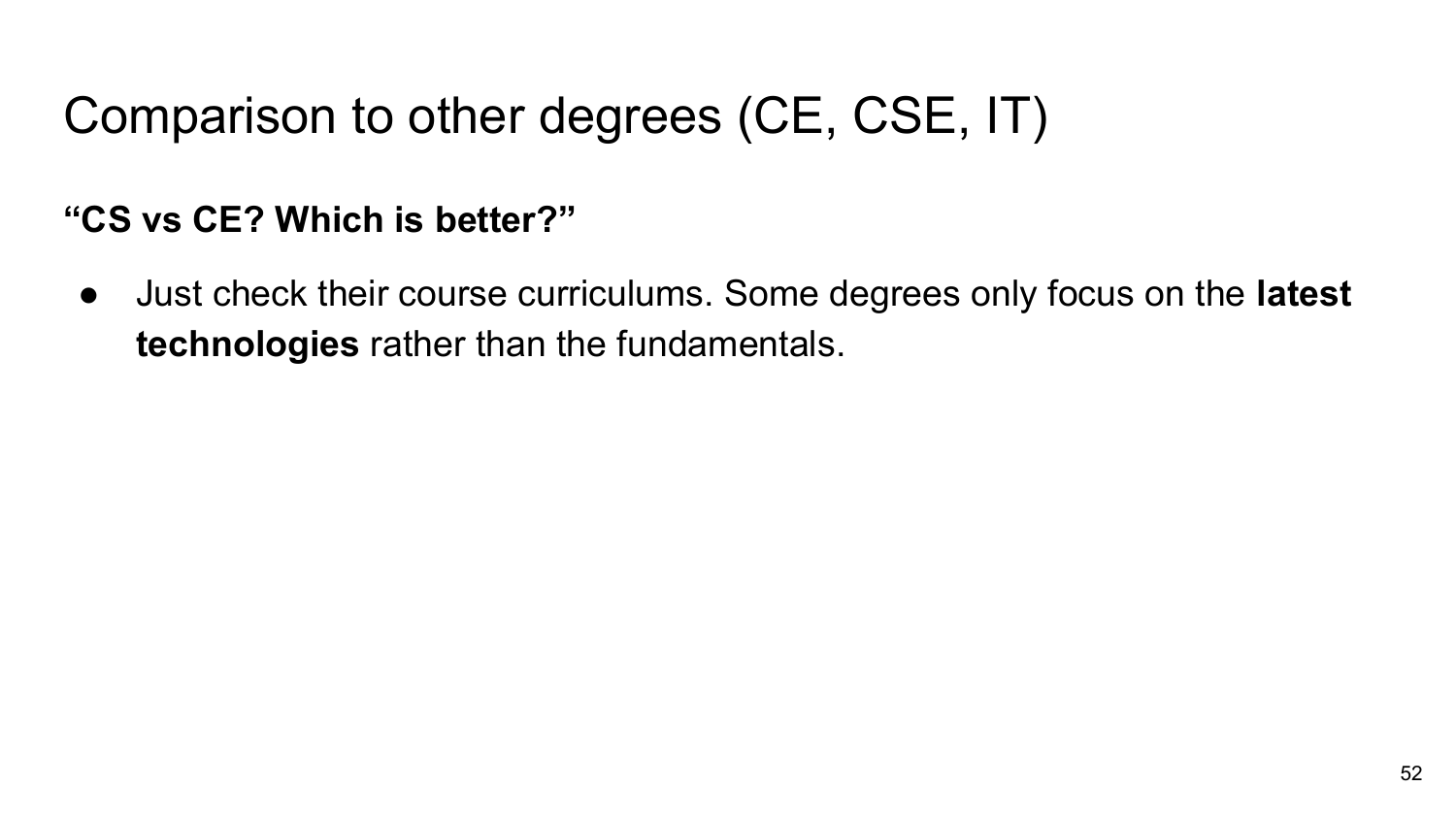### Industry preparation at computer department

- 100% of the students go to internships by submitting CVs and facing interviews.
	- Rest of the faculty get assigned to internships by the ITCGU
- CV writing workshops.
- Mock interviews.
- Soft-skills workshops.
- Events to meet the industry
	- Hackathon
	- Coders
	- Career fair **(Computer department has two career fairs = faculty fair and department fair)**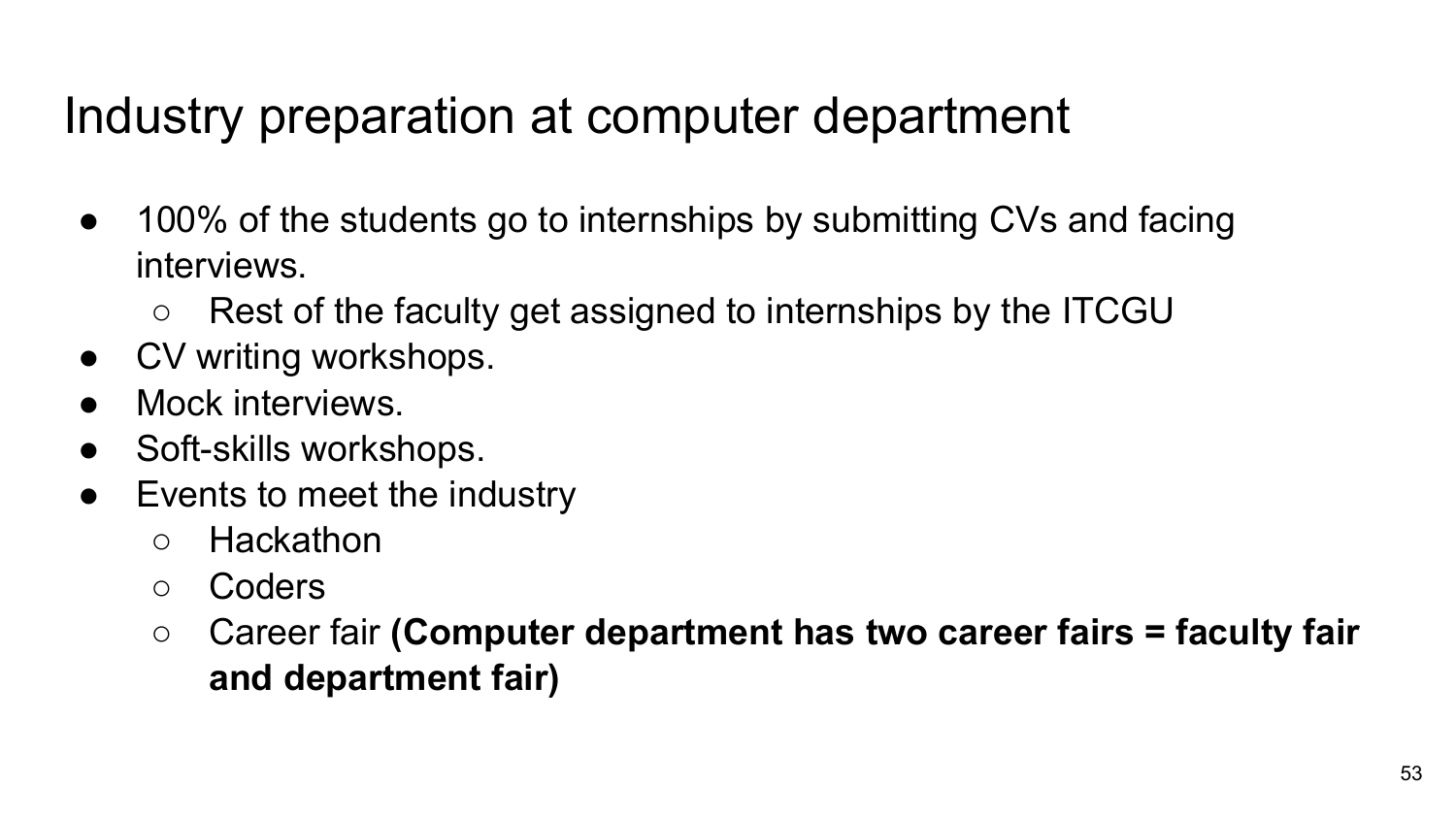# Thank you for your time!

We hope you will

- do great in your first year exams,
- get enough GPA to do any field and
- do what matches you the best.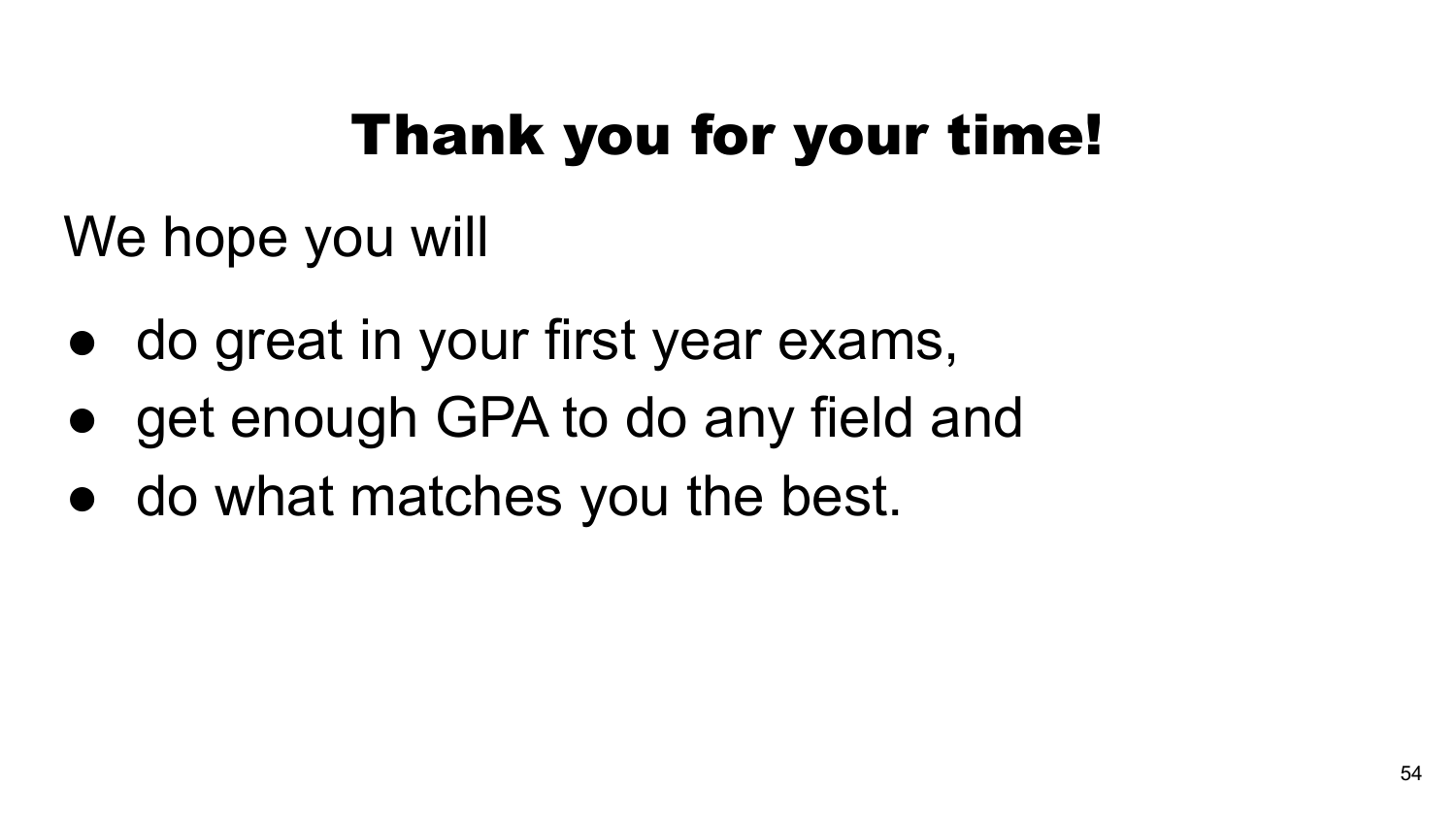# **Summary**

- 1. About the degree
	- a. Prior knowledge
	- b. Field selection
	- c. Workload / results
	- d. Accreditation
	- e. Programming languages used?
	- f. Internships
	- g. Projects
	- h. Subfields / courses
	- i. Bio-medical engineering
	- j. Collaborations
	- k. Misconceptions

If you have **questions**, please drop an email or contact on WA Academic stuff: <https://gihan.me/contact/>

Industry stuff: [chandima.s@eng.pdn.ac.lk](mailto:chandima.s@eng.pdn.ac.lk) (071 969 239 8)

#### You don't have to attend this session if your reasons are:



a. First job

2. About the industry

- b. Job opportunities in software and hardware.
- c. Salaries
- d. Stress
- e. Retirement
- f. Where we stand in comparison to other computer degrees? (CS, CSE, IT, CE)